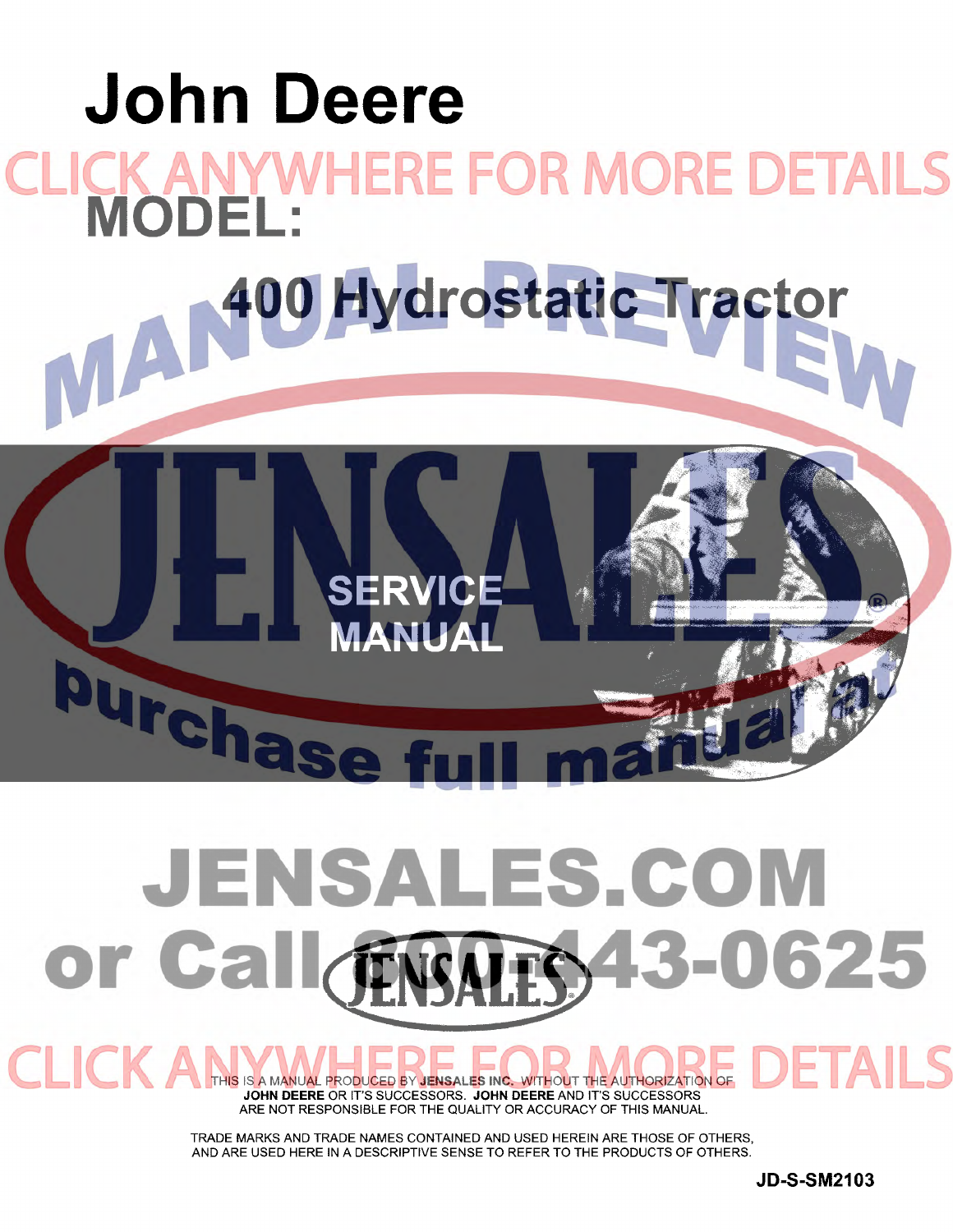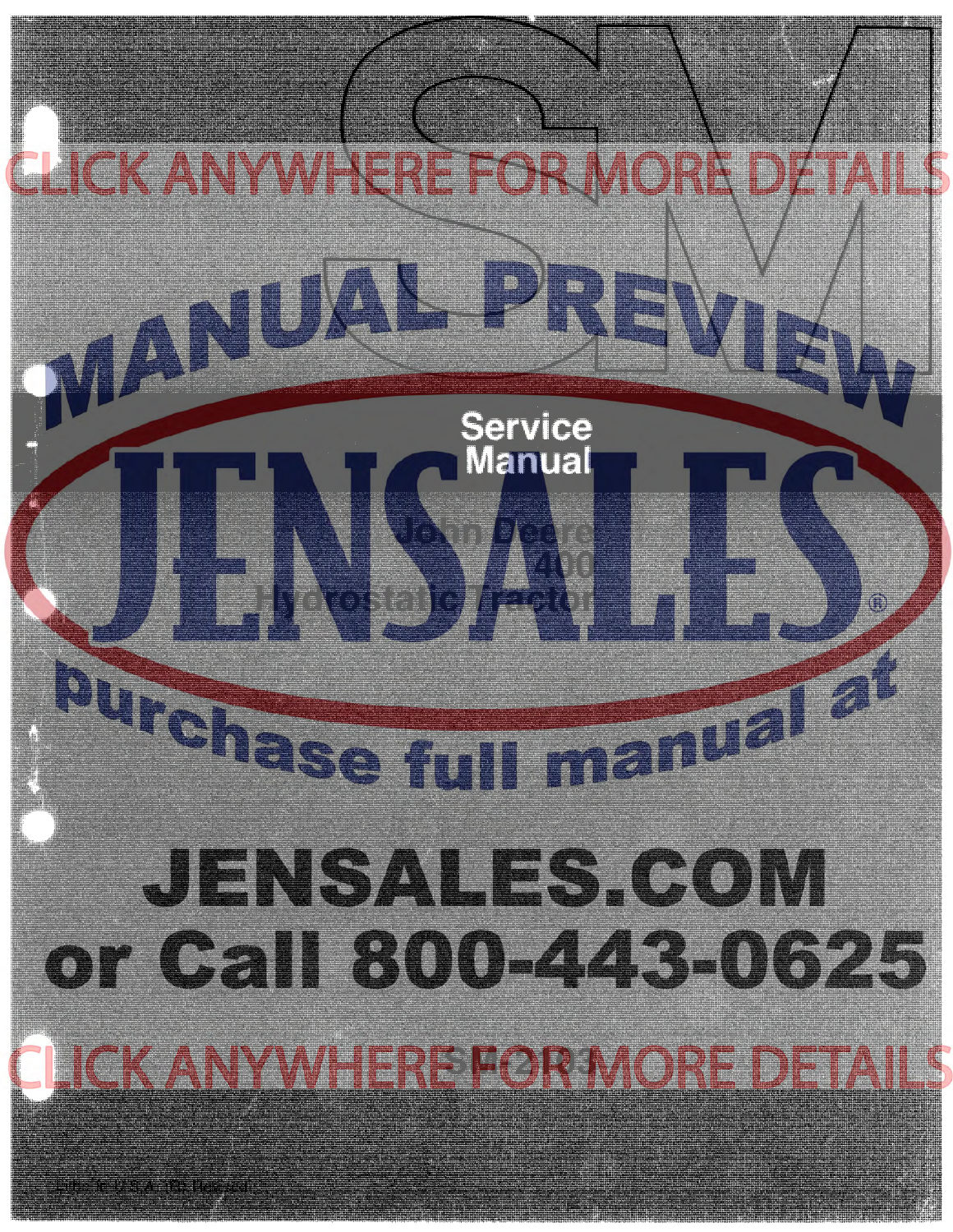#### **[JOHN DEERE 400 HYDROSTATIC](http://www.jensales.com/products/john-deere-400-lawn-garden-tractor-service-manual.html)  KANY**  $\overline{\phantom{a}}$ **TRACTOR**  E **Service Manual SM-2103 (Mar-82)**

### **TABLE OF CONTENTS**

| SECTION 10 - GENERAL                                              | SECTION 50 - POWER TRAIN                                   |
|-------------------------------------------------------------------|------------------------------------------------------------|
| Group 5 - Tractor Identification                                  | Group 5 - General Information                              |
| Group 10 - Specifications                                         | Group 10 - Hydrostatic Transmission                        |
| Group 15 - Fuel and Lubricants                                    | Group 15 - Hydrostatic Control Linkage                     |
| Group 20 - Tune-up and Adjustments                                | Group 20 - Two Speed Rear Axle                             |
|                                                                   | Group 25 - Brakes                                          |
| SECTION 20 - KOHLER ENGINE                                        |                                                            |
| Group 5 - General Information                                     | SECTION 60 - HYDRAULIC SYSTEM                              |
| Group 10 - Cylinder Head and Valves                               | Group 5 - General Information                              |
| Group 15 - Engine Removal and Installation                        | Group 10 - Implement Control Valve                         |
| Group 20 - Internal Components                                    | Group 15 - Rockshaft Cylinder                              |
| Group 25 - Engine Lubrication System                              | Group 20 - Power Steering Control Valve                    |
| Group 30 - Specifications                                         | Group 25 - Power Steering Cylinder                         |
| SECTION 30 - FUEL SYSTEM                                          | Group 30 - Hydraulic Lines and Couplers                    |
| Group 5 - General Information                                     | SECTION 70 - MISCELLANEOUS                                 |
| Group 10 - Carburetor and Anti-Dieseling                          | Group   5 - Front Axle and Steering Linkage                |
| Solenoid                                                          | Group 10 - Lift Linkage<br>(R)                             |
| Group 15 - Governor                                               | Group 15 - Front PTO                                       |
| Group 20 - Fuel Tank and Fuel Pump                                |                                                            |
| Group 25 - Air Cleaner                                            | SECTION 80 - SPECIAL SERVICE TOOLS                         |
|                                                                   | Group 5 - Engine Essential Service Tools                   |
| SECTION 40 - ELECTRICAL SYSTEM                                    | Group 10 - Engine Convenience Service Tools                |
| Group 5 - General Information                                     | Group 15 - Tractor Essential Service Tools                 |
| Group 10 - Cranking System<br>Group 15 - Ignition System          | Group 20 - Tractor Convenience Service Tools               |
|                                                                   |                                                            |
| Group 20 - Charging System                                        | SECTION 90 - TRACTOR ATTACHMENTS                           |
| Group 25 - Accessories                                            | Group 5 - 50 Snow Thrower                                  |
|                                                                   | Group 10 - 35A Rotary Tiller<br>Group 15 - 60 Rotary Mower |
|                                                                   |                                                            |
|                                                                   |                                                            |
| JENSALES.COM                                                      |                                                            |
|                                                                   |                                                            |
|                                                                   |                                                            |
|                                                                   |                                                            |
|                                                                   |                                                            |
| (All information, illustrations and specifications con-           |                                                            |
| tained in this service manual are based on the latest             |                                                            |
| information available at the time of publication. The             |                                                            |
| right is reserved to make changes at any time without<br>notice.) |                                                            |
|                                                                   |                                                            |
|                                                                   |                                                            |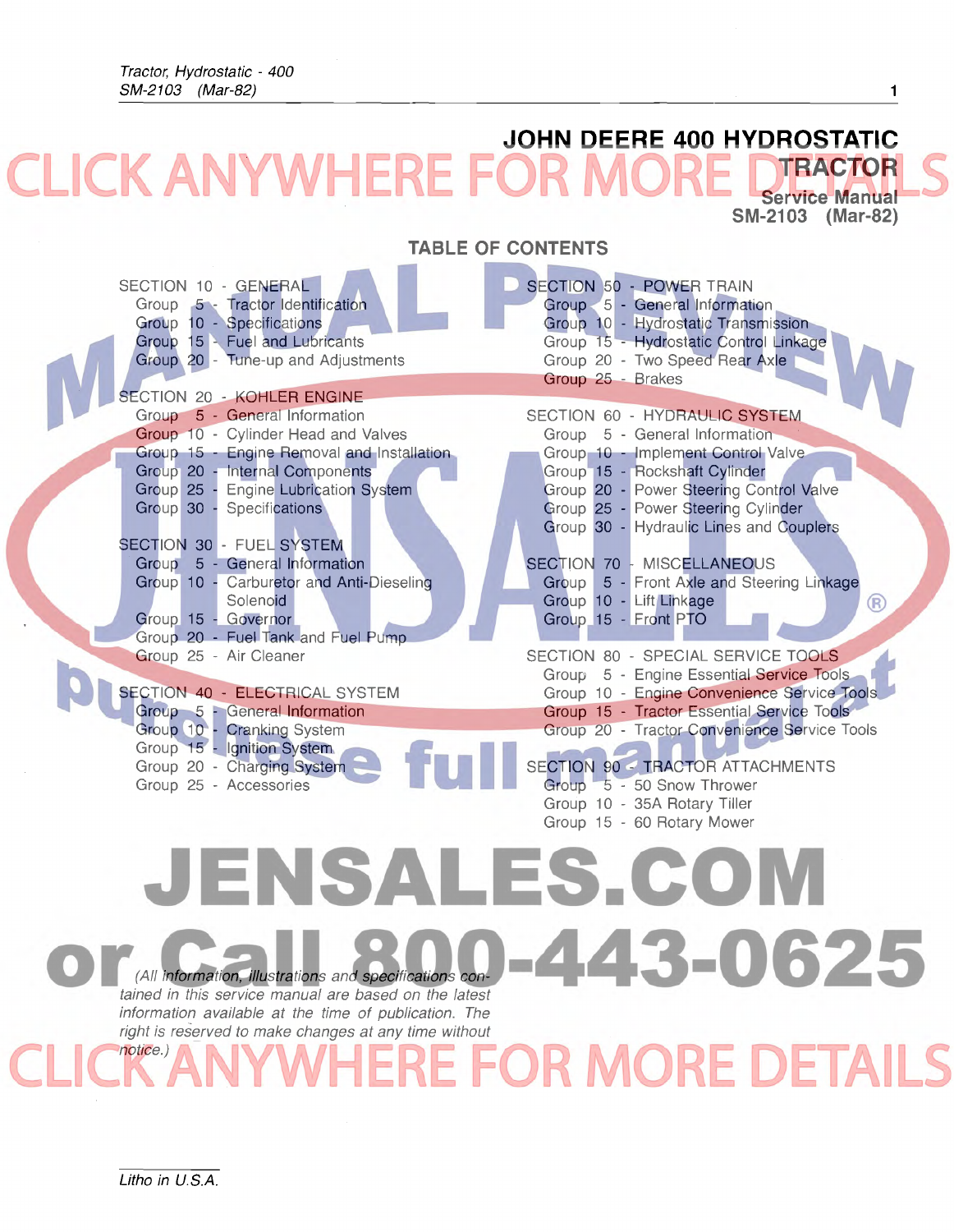#### **Section 10 CK ANYWE HERE FOR GENERAL Group 5 TRACTOR IDENTIFICATION**

|                                                                         | .                                          |
|-------------------------------------------------------------------------|--------------------------------------------|
|                                                                         | TABLE OF CONTENTS                          |
| Page<br><b>GROUP 5 - TRACTOR IDENTIFICATION</b>                         | Page<br>GROUP 20 - TUNE-UP AND ADJUSTMENTS |
| Tractor Serial Number 5-2                                               |                                            |
| Engine Serial Number 5-2                                                |                                            |
| Transmission Serial Number5-2                                           |                                            |
| Rear Axle Serial Number5-2                                              |                                            |
| GROUP 10 - SPECIFICATIONS                                               |                                            |
| Tractor Specifications          10-1                                    |                                            |
|                                                                         |                                            |
| Set Screw Seating Torque Chart  10-2                                    |                                            |
|                                                                         |                                            |
| GROUP 15 - FUEL AND LUBRICANTS                                          |                                            |
|                                                                         |                                            |
|                                                                         | (R                                         |
|                                                                         |                                            |
| Checking Engine Crankcase Oil 15-2                                      |                                            |
| Changing Engine Crankcase Oil  15-2<br>Changing Engine Oil Filter  15-3 |                                            |
| Checking Transmission Fluid Level  15-3                                 |                                            |
| Changing Transmission Fluid and Filter  15-4                            |                                            |
| Lubricating Grease Fittings  15-5                                       |                                            |
|                                                                         |                                            |

# JENSALES.COM or Call 800-443-0625

LICK ANYWHERE FOR MORE DE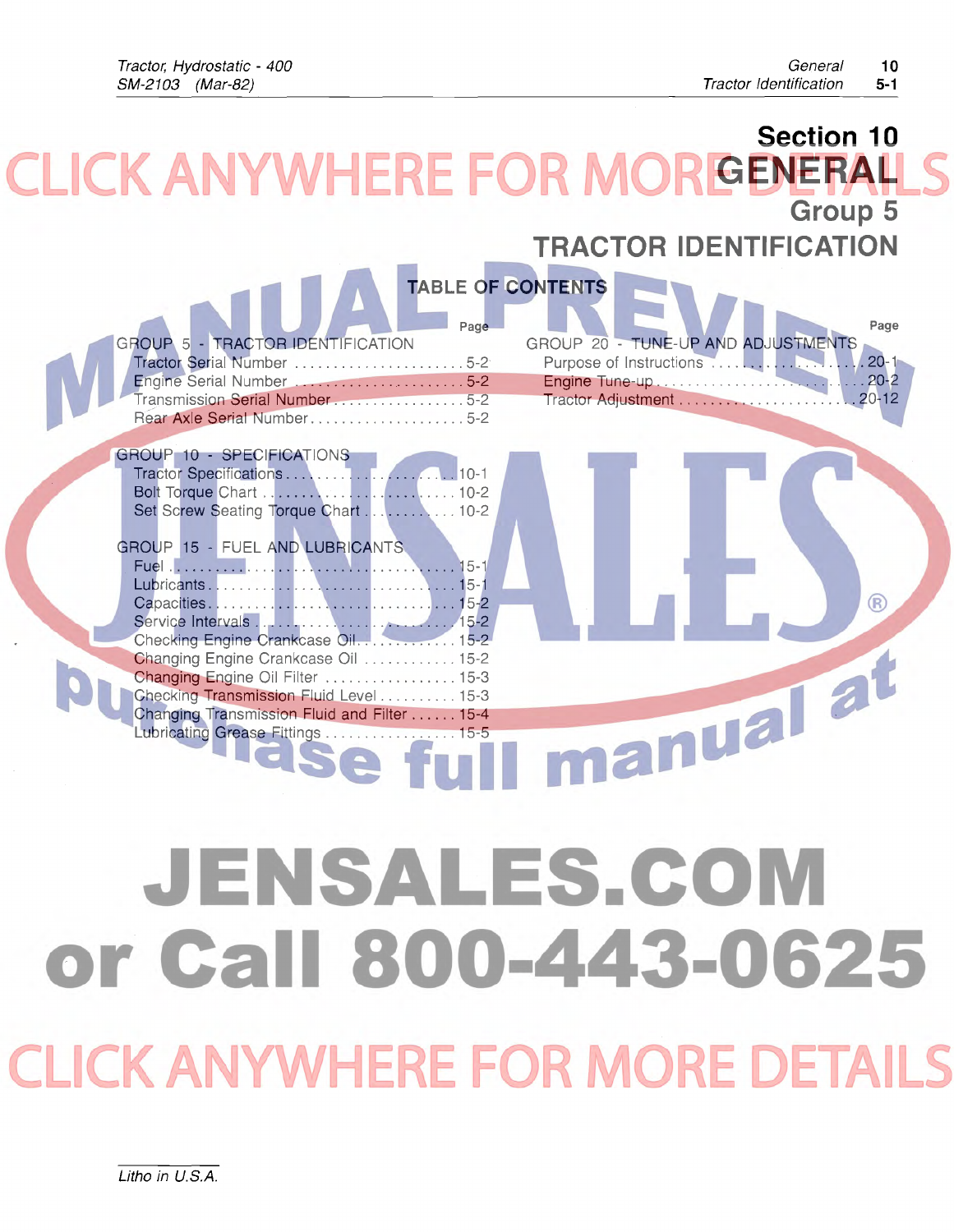#### $\bar{z}$ **Group 10 SPECIFICATIONS**   $\zeta$  A **TRACTOR SPECIFICATIONS**

| <b>ENGINE</b>                                                                                                     | FUEL AND LUBRICANTS                                                |
|-------------------------------------------------------------------------------------------------------------------|--------------------------------------------------------------------|
| ManufacturerKohler                                                                                                | Fuel Non-Leaded or Regular Grade                                   |
|                                                                                                                   | (85 Octane or Higher)                                              |
|                                                                                                                   | Crankcase JD Torq-Gard Supreme                                     |
|                                                                                                                   | (Summer-Above 32°F) SAE 30 or Equivalent                           |
|                                                                                                                   | (Winter-Below 32°F). . SAE 5W-20 or Equivalent                     |
|                                                                                                                   | Transmission. JD All-Weather Hydrostatic                           |
| Displacement53.7 cu. in. (880.14 cc)                                                                              | Fluid or Equivalent<br>Grease Fittings  JD Multi-Purpose Lubricant |
| <b>Speeds</b>                                                                                                     | or Equivalent                                                      |
|                                                                                                                   |                                                                    |
| High (No Load) 3400-3500 rpm                                                                                      | <b>FILTERS</b>                                                     |
|                                                                                                                   | Engine Oil Filter  AM34770                                         |
| POWER TRAIN                                                                                                       | Engine Air Filter                                                  |
| Hydrostatic Transmission Sundstrand                                                                               | $(80001 -$<br>)AM34093                                             |
| 15 Series (In-line)                                                                                               | Transmission Oil FilterAM38441                                     |
| Axle Peerless (2-Speed) Model 2514                                                                                |                                                                    |
| Brakes. Individual Rear Wheel (Drum-Type)                                                                         | GROUND TRAVEL SPEEDS @ 3400 RPM                                    |
| <b>HYDRAULICS</b>                                                                                                 | Forward (Low)  Variable 0.5 to 5.6 mph<br>(0.8 to 8.85 km/h)       |
| Control Valve 3-Spool (Open Center)                                                                               | Forward (High) Variable .5 to 10.8 mph                             |
|                                                                                                                   | $(0.8 \text{ to } 17.19 \text{ km/h})$                             |
|                                                                                                                   | Reverse (Low)  Variable .5 to 2.1 mph                              |
| (Both Operated by One Cylinder)                                                                                   | (0.8 to 3.22 km/h)                                                 |
| Power Steering Standard Equipment                                                                                 | Reverse (High) Variable .5 to 4.0 mph                              |
|                                                                                                                   | $(0.8 \text{ to } 6.44 \text{ km/h})$                              |
| ELECTRICAL SYSTEM                                                                                                 | <b>DIMENSIONS</b>                                                  |
| Battery 12-Volt (BCI Group 22F) (AM31186)                                                                         |                                                                    |
| Ignition  Battery-Coil<br>Spark Plug Prestolite 14-L7B<br>(AT17208)                                               |                                                                    |
| $45-L$<br>(AM1535T)<br>AC.                                                                                        | Over-All Height  46 in. (116.84 cm)                                |
| Champion<br>$H-10$<br>(AM514T)                                                                                    | Over-All Width (Max.). 49 in. (124.46 cm)                          |
| *Resistor-                                                                                                        | Tread                                                              |
| <b>BH-10</b><br>(AM37129)<br><b>Type</b>                                                                          | Front  35 in. (88.90 cm)                                           |
| Spark Plug Gap                                                                                                    |                                                                    |
|                                                                                                                   |                                                                    |
|                                                                                                                   | <b>TIRES</b>                                                       |
| Breaker Point Gap 0.020 in. (0.508) mm)                                                                           | Standard                                                           |
|                                                                                                                   | Rear (GT-12) 26x12.00-12 High-Flotation                            |
| <b>CAPACITIES</b>                                                                                                 | Accessory (Field Installed)                                        |
| Fuel Tank<br>$.4.5$ U.S. Gallons (17.034)                                                                         | Rear (GT-14)  26x12.00-12 Traction Tire                            |
| Crankcase                                                                                                         | Tire Pressure*                                                     |
| w/o Filter Change  6. U.S. Pints (2.838 l)                                                                        | Front (Std. Tire) 6 to 16 psi (41 to 110 kPa)                      |
| w/Filter Change 771 P. 717 U.S. Pints (3.308 I)                                                                   |                                                                    |
| Transmission (w/filter) \//\//11 U.S. Pints (5.17 I)                                                              |                                                                    |
|                                                                                                                   | <b>WEIGHT</b>                                                      |
| *In Canada, compliance with radio interference regula-<br>tions certified. Replace spark plug with resistor spark |                                                                    |
| plug only.                                                                                                        | *Inflation will vary with attachment used.                         |
| Litho in U.S.A.                                                                                                   |                                                                    |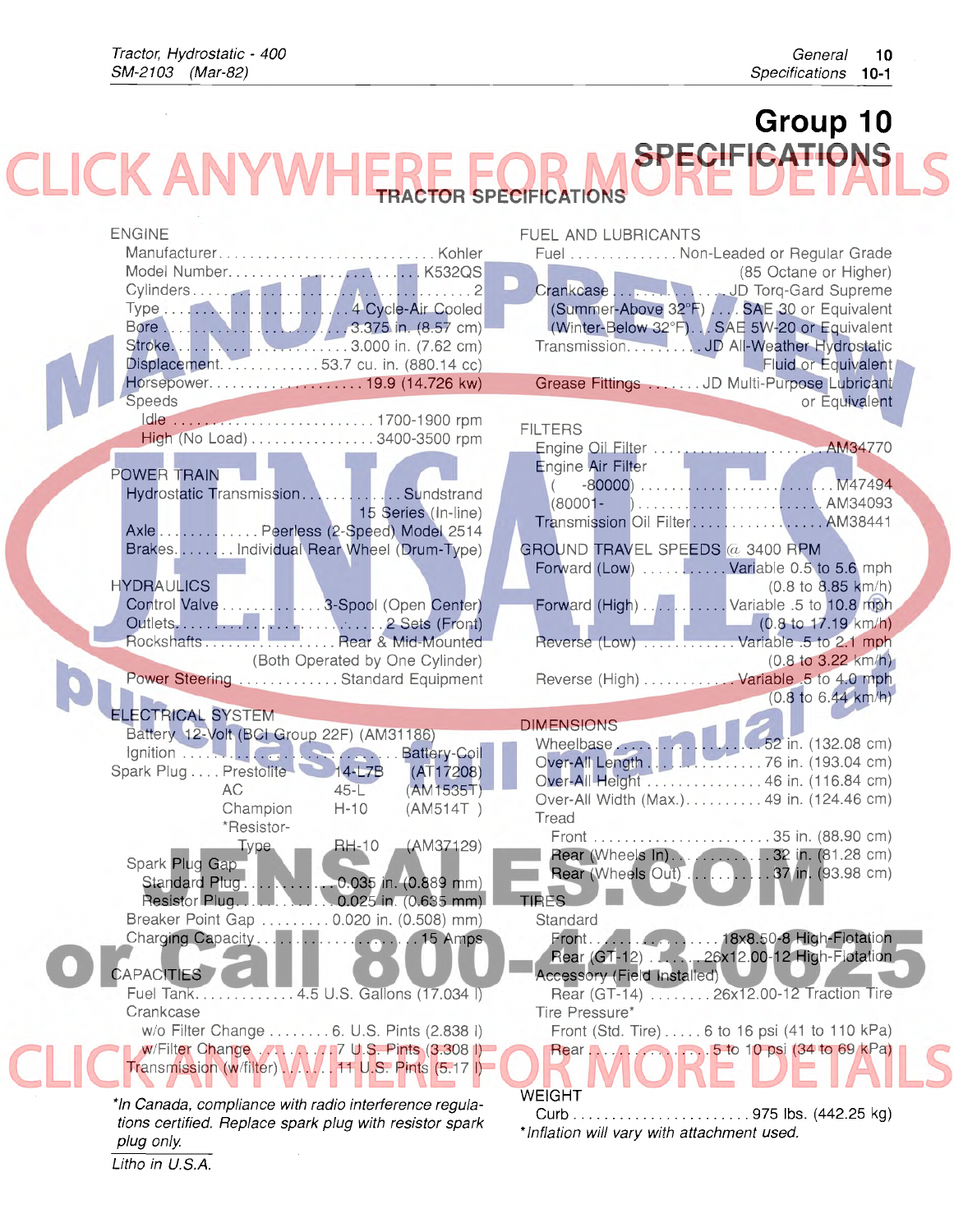

Reinstall rectifier-regulator (A). Make sure rectifierregulator and all connections are tight.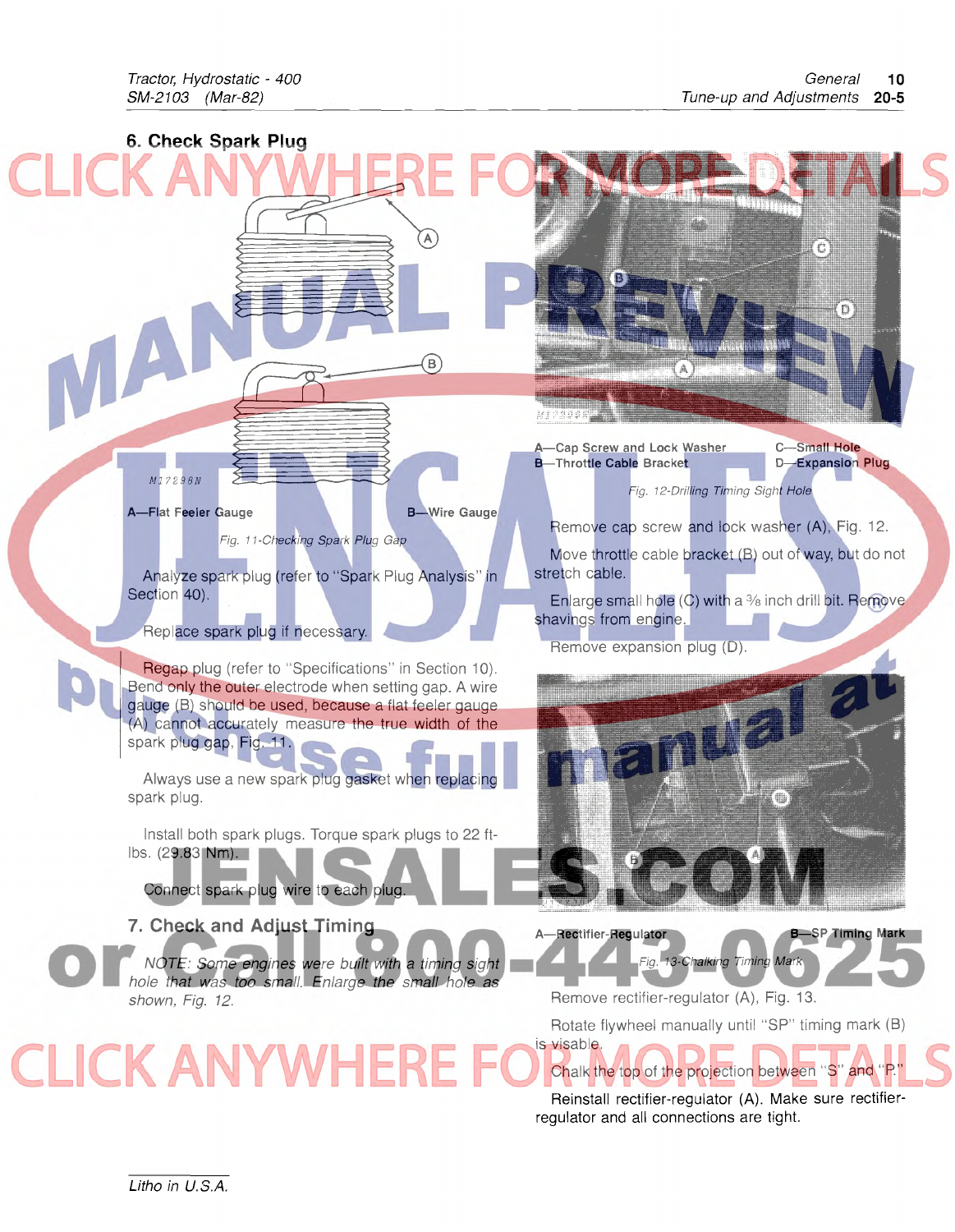| <b>Section 20</b>                                                       |           | Group 5                                       |                    |
|-------------------------------------------------------------------------|-----------|-----------------------------------------------|--------------------|
| KOHLER ENGINE FO                                                        |           | <b>PGENERAL INFORMATION</b>                   |                    |
|                                                                         |           | <b>TABLE OF CONTENTS</b>                      |                    |
|                                                                         | Page      |                                               | Page               |
|                                                                         |           | Connecting Throttle Cable                     |                    |
| <b>GROUP 5 - GENERAL INFORMATION</b>                                    |           | (Serial No. -155,000)  10-15                  |                    |
|                                                                         |           | <b>Connecting Throttle Cable</b>              |                    |
| Preliminary Engine Checks 5-6                                           |           |                                               |                    |
|                                                                         |           | GROUP 15 - ENGINE REMOVAL AND<br>INSTALLATION |                    |
| Engine Trouble Shooting Guide  5-7                                      |           |                                               |                    |
| GROUP 10 - CYLINDER HEADS, VALVES                                       |           | Removing Air Cleaner and Grille 15-1          |                    |
| AND BREATHER                                                            |           |                                               |                    |
|                                                                         |           | Disconnecting PTO Cable 15-1                  |                    |
| <b>Disconnecting Throttle Cable</b>                                     |           | Removing Heat Shield 15-2                     |                    |
| (Serial No. -155,000) 10-2                                              |           |                                               |                    |
| Disconnecting Throttle Cable                                            |           |                                               |                    |
| (Serial No. 155,001-<br>(Serial No. 155,001-<br>(Serial No. 155,001-    |           | Removing Front Shrouds  15-3                  |                    |
| Disconnecting Choke Cable and                                           |           | Disconnecting Throttle Cable  15-3            |                    |
| Removing Intake Manifold. 10-3                                          |           | Disconnecting Choke Cable  15-3               |                    |
| Removing Valve Covers  10-3                                             |           | Disconnecting Wiring and                      |                    |
| Removing Cylinder Heads  10-3                                           |           | Removing Bottom Screen 15-4                   |                    |
|                                                                         |           | Disconnecting Drive Shaft Hub  15-4           |                    |
| Removing Crankcase Breather                                             |           | Removing Engine Mounting Bolts 15-5           |                    |
| (Serial No.                                                             |           |                                               |                    |
| <b>Removing Crankcase Breather</b>                                      |           | Removing PTO Pulley  15-5                     |                    |
|                                                                         |           |                                               |                    |
| Cleaning and Inspecting Cylinder Head 10-6                              |           |                                               |                    |
| Inspecting Crankcase Breather Valve 10-6                                |           | Installing Engine Mounting Bolts 15-6         |                    |
| Inspecting Valve Springs 10-7                                           |           |                                               |                    |
|                                                                         |           | Installing Bottom Screen 15-7                 |                    |
|                                                                         |           | Installing Wiring and Fuel Line 15-7          |                    |
|                                                                         |           | Installing Choke Cable 15-7                   |                    |
| Reconditioning Valves, Valve                                            |           | Installing Front Shrouds  15-8                |                    |
| Seats and Valve Guides 10-10                                            |           | Installing PTO Belts  15-8                    |                    |
| Replacing Valve Guides  10-11                                           |           |                                               |                    |
| Replacing Valve Seats. 10-11<br>Reconditioning Valves and Seats         | $10 - 11$ | Installing Hood                               |                    |
| Beconditioning Valve                                                    | $10 - 12$ |                                               |                    |
|                                                                         | $10 - 12$ |                                               |                    |
|                                                                         | $10 - 12$ | Checking PTO Adjustment                       | 15-10<br>$15 - 10$ |
| Installation<br>Installing Crankcase Breather                           | $10 - 13$ |                                               | $15 - 11$          |
|                                                                         |           |                                               |                    |
| (Serial No.                                                             | $10 - 13$ |                                               |                    |
| Installing Crankcase Breather<br>$\ldots$ 10-13<br>(Serial No. 155,000- |           | Checking Spark Plug Gap                       | $15 - 12$          |
| Installing Valves  10-13                                                |           | Checking Timing                               | $15 - 12$          |
| Installing Cylinder Heads  10-14                                        |           | Adjusting Carburetor to Governor Rod 15-14    |                    |
|                                                                         |           | Adjusting Anti-Dieseling Solenoid  15-15      |                    |
|                                                                         |           |                                               |                    |
| Connecting Choke Cable and                                              |           |                                               |                    |
|                                                                         |           |                                               |                    |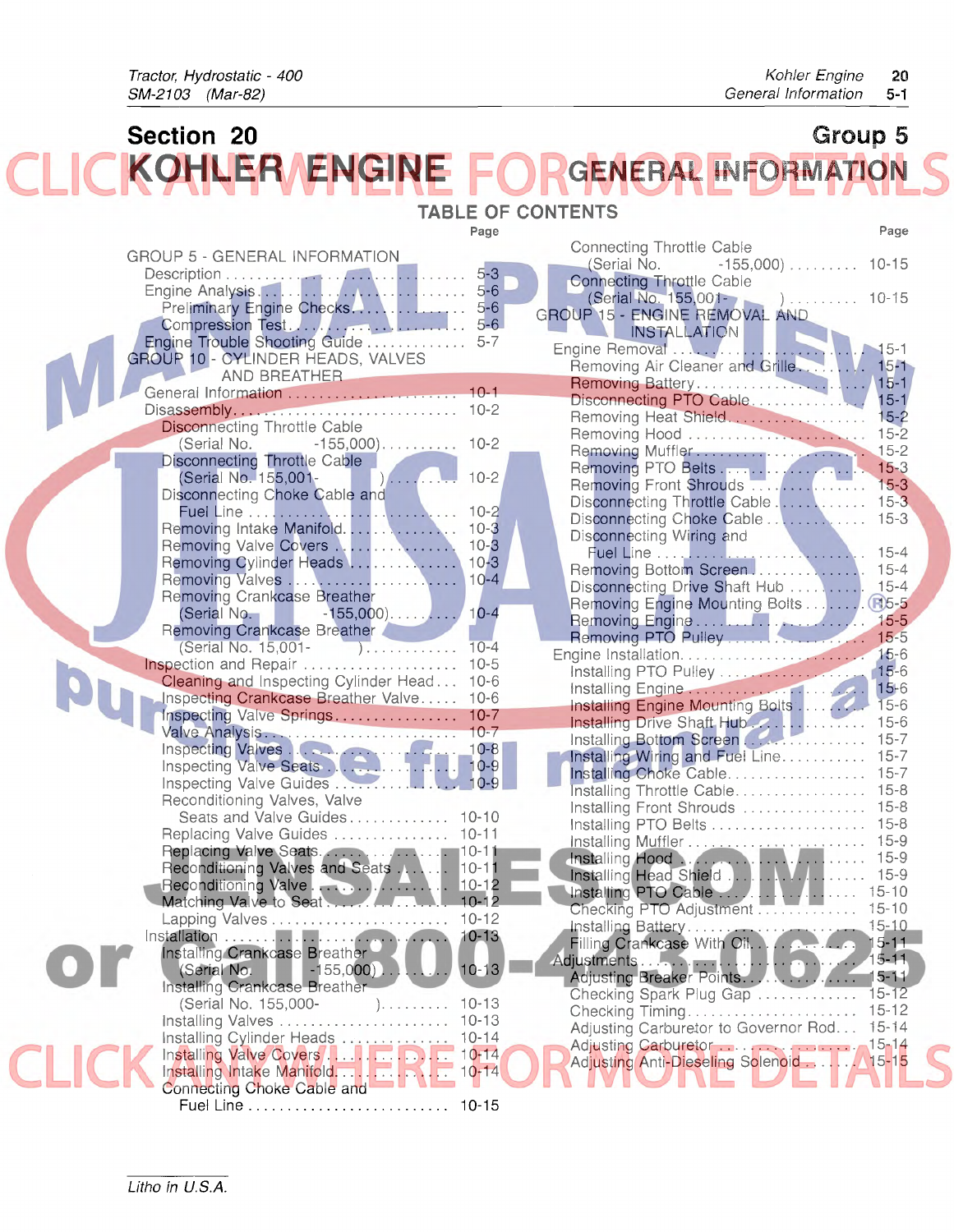## **TABLE OF CONTENTS-Continued**

| Adjustments-Continued<br>Replacing Timing Gear Cover<br>Adjusting Governor<br>$15 - 15$<br>$20 - 23$<br>Installing Air Cleaner Base 15-15<br>Assembly<br>Installing Air Cleaner  15-16<br>Installing Oil Pressure Relief<br>Checking Engine Oil Pressure 15-16<br>Valve 20-24<br>GROUP 20 - INTERNAL COMPONENTS<br>Installing Main Bearing  20-24<br>Installing Crankshaft in Closure<br><b>Disassembly</b><br>Removing Coil and Condenser<br>Installing Camshaft and Tappets  20-25<br><b>Removing Cylinder Head Covers</b><br>Installing Crankshaft and Closure<br>and Blower Housing<br>$20 - 2$<br>$20 - 26$<br>Plate<br>Removing Intake Manifold and<br>Checking Crankshaft End Play<br>$20 - 27$<br>$20 - 27$<br>Installing Closure Plate Oil Seal<br>Removing Exhaust Manifolds 20-3<br>$20 - 27$<br>Installing Crankshaft Gear<br>Removing Governor 20-4<br>$20 - 28$<br>Installing Oil Pump<br>Adjusting Oil Pump Drive<br>Removing Valve Covers  20-4<br>Gear Backlash  20-28<br>Removing Valves  20-4<br>Installing Camshaft Gear<br>20-29<br>Removing Flywheel  20-5<br>Checking Camshaft End Play<br>$20 - 29$<br>Removing Stator 20-5<br>Installing Rings and Piston<br>$20 - 30$<br>Removing Lower Blower Housing  20-6<br>$20 - 31$<br>Installing Oil Pan<br>Installing Oil Filter Adapter<br>Removing Timing Gear Cover  20-6<br>$\left( \mathsf{R}\right)$<br>and Filter<br>$20 - 32$<br>Removing Oil Filter and Adapter  20-6<br>Installing Timing Gear Cover  20-32<br>Removing Camshaft Gear<br>$20 - 7$<br>$20 - 32$<br>Removing Camshaft 20-7<br>Installing Lower Blower Housing<br>$20 - 32$<br>Removing Oil Pan  20-8<br>Removing Oil Pump 20-8<br>$20 - 33$<br>Installing Flywheel<br>Removing Pistons 20-8<br>20-33<br>$20 - 8$<br>Removing Crankshaft Gear<br>Removing Crankshaft and Closure<br>20-34<br>Installing Valve Covers<br>$20 - 9$<br>Installing Cylinder Head  20-34<br>$20 - 9$<br>Installing Governor 20-35<br>Removing Crankshaft from Closure<br>Installing Exhaust Manifolds 20-35<br>Installing Intake Manifolds and<br>Removing Main Bearing  20-10<br>Removing Oil Pressure Relief Valve 20-10<br>Installing Cylinder Head Covers<br>$20 - 11$<br>20-36<br>$20 - 12$<br>Installing Coil and Condenser<br>Analyzing Piston Rings<br>$20 - 12$<br>20-37<br>Assembly<br>$20 - 14$<br><b>GROUP 25 - ENGINE LUBRICATION SYSTEM</b><br>$20 - 15$<br>$25 - 1$<br>Analyzing Crankshaft and Connecting<br>Oil Pressure Relief Valve  25-2<br>$20 - 16$<br>Full Flow Oil Filter  25-2<br>Inspecting Crankshaft, Connecting<br>Inspection and Repair  25-3<br>Rod and Bearings<br>$20 - 17$<br>$20 - 18$<br>Inspecting Camshaft and Bearings  20-19<br>GROUP 30 - SPECIFICATIONS<br>General Specifications<br>$30 - 1$<br>Inspecting Cylinder Bore<br>$20 - 20$<br>Tune-up Specifications 30-1<br>Deglazing Cylinder Bore  20-21<br>Internal Specifications  30-1<br>Boring Cylinder Block<br>$20 - 21$<br>Replacing Crankshaft and Camshaft<br>Sleeve Bearings 20-22<br>Litho in U.S.A. | Page |                                 | Page |  |
|-------------------------------------------------------------------------------------------------------------------------------------------------------------------------------------------------------------------------------------------------------------------------------------------------------------------------------------------------------------------------------------------------------------------------------------------------------------------------------------------------------------------------------------------------------------------------------------------------------------------------------------------------------------------------------------------------------------------------------------------------------------------------------------------------------------------------------------------------------------------------------------------------------------------------------------------------------------------------------------------------------------------------------------------------------------------------------------------------------------------------------------------------------------------------------------------------------------------------------------------------------------------------------------------------------------------------------------------------------------------------------------------------------------------------------------------------------------------------------------------------------------------------------------------------------------------------------------------------------------------------------------------------------------------------------------------------------------------------------------------------------------------------------------------------------------------------------------------------------------------------------------------------------------------------------------------------------------------------------------------------------------------------------------------------------------------------------------------------------------------------------------------------------------------------------------------------------------------------------------------------------------------------------------------------------------------------------------------------------------------------------------------------------------------------------------------------------------------------------------------------------------------------------------------------------------------------------------------------------------------------------------------------------------------------------------------------------------------------------------------------------------------------------------------------------------------------------------------------------------------------------------------------------------------------------------------------------------------------------------------------------------------------------|------|---------------------------------|------|--|
|                                                                                                                                                                                                                                                                                                                                                                                                                                                                                                                                                                                                                                                                                                                                                                                                                                                                                                                                                                                                                                                                                                                                                                                                                                                                                                                                                                                                                                                                                                                                                                                                                                                                                                                                                                                                                                                                                                                                                                                                                                                                                                                                                                                                                                                                                                                                                                                                                                                                                                                                                                                                                                                                                                                                                                                                                                                                                                                                                                                                                               |      | Inspection and Repair-Continued |      |  |
|                                                                                                                                                                                                                                                                                                                                                                                                                                                                                                                                                                                                                                                                                                                                                                                                                                                                                                                                                                                                                                                                                                                                                                                                                                                                                                                                                                                                                                                                                                                                                                                                                                                                                                                                                                                                                                                                                                                                                                                                                                                                                                                                                                                                                                                                                                                                                                                                                                                                                                                                                                                                                                                                                                                                                                                                                                                                                                                                                                                                                               |      |                                 |      |  |
|                                                                                                                                                                                                                                                                                                                                                                                                                                                                                                                                                                                                                                                                                                                                                                                                                                                                                                                                                                                                                                                                                                                                                                                                                                                                                                                                                                                                                                                                                                                                                                                                                                                                                                                                                                                                                                                                                                                                                                                                                                                                                                                                                                                                                                                                                                                                                                                                                                                                                                                                                                                                                                                                                                                                                                                                                                                                                                                                                                                                                               |      |                                 |      |  |
|                                                                                                                                                                                                                                                                                                                                                                                                                                                                                                                                                                                                                                                                                                                                                                                                                                                                                                                                                                                                                                                                                                                                                                                                                                                                                                                                                                                                                                                                                                                                                                                                                                                                                                                                                                                                                                                                                                                                                                                                                                                                                                                                                                                                                                                                                                                                                                                                                                                                                                                                                                                                                                                                                                                                                                                                                                                                                                                                                                                                                               |      |                                 |      |  |
|                                                                                                                                                                                                                                                                                                                                                                                                                                                                                                                                                                                                                                                                                                                                                                                                                                                                                                                                                                                                                                                                                                                                                                                                                                                                                                                                                                                                                                                                                                                                                                                                                                                                                                                                                                                                                                                                                                                                                                                                                                                                                                                                                                                                                                                                                                                                                                                                                                                                                                                                                                                                                                                                                                                                                                                                                                                                                                                                                                                                                               |      |                                 |      |  |
|                                                                                                                                                                                                                                                                                                                                                                                                                                                                                                                                                                                                                                                                                                                                                                                                                                                                                                                                                                                                                                                                                                                                                                                                                                                                                                                                                                                                                                                                                                                                                                                                                                                                                                                                                                                                                                                                                                                                                                                                                                                                                                                                                                                                                                                                                                                                                                                                                                                                                                                                                                                                                                                                                                                                                                                                                                                                                                                                                                                                                               |      |                                 |      |  |
|                                                                                                                                                                                                                                                                                                                                                                                                                                                                                                                                                                                                                                                                                                                                                                                                                                                                                                                                                                                                                                                                                                                                                                                                                                                                                                                                                                                                                                                                                                                                                                                                                                                                                                                                                                                                                                                                                                                                                                                                                                                                                                                                                                                                                                                                                                                                                                                                                                                                                                                                                                                                                                                                                                                                                                                                                                                                                                                                                                                                                               |      |                                 |      |  |
|                                                                                                                                                                                                                                                                                                                                                                                                                                                                                                                                                                                                                                                                                                                                                                                                                                                                                                                                                                                                                                                                                                                                                                                                                                                                                                                                                                                                                                                                                                                                                                                                                                                                                                                                                                                                                                                                                                                                                                                                                                                                                                                                                                                                                                                                                                                                                                                                                                                                                                                                                                                                                                                                                                                                                                                                                                                                                                                                                                                                                               |      |                                 |      |  |
|                                                                                                                                                                                                                                                                                                                                                                                                                                                                                                                                                                                                                                                                                                                                                                                                                                                                                                                                                                                                                                                                                                                                                                                                                                                                                                                                                                                                                                                                                                                                                                                                                                                                                                                                                                                                                                                                                                                                                                                                                                                                                                                                                                                                                                                                                                                                                                                                                                                                                                                                                                                                                                                                                                                                                                                                                                                                                                                                                                                                                               |      |                                 |      |  |
|                                                                                                                                                                                                                                                                                                                                                                                                                                                                                                                                                                                                                                                                                                                                                                                                                                                                                                                                                                                                                                                                                                                                                                                                                                                                                                                                                                                                                                                                                                                                                                                                                                                                                                                                                                                                                                                                                                                                                                                                                                                                                                                                                                                                                                                                                                                                                                                                                                                                                                                                                                                                                                                                                                                                                                                                                                                                                                                                                                                                                               |      |                                 |      |  |
|                                                                                                                                                                                                                                                                                                                                                                                                                                                                                                                                                                                                                                                                                                                                                                                                                                                                                                                                                                                                                                                                                                                                                                                                                                                                                                                                                                                                                                                                                                                                                                                                                                                                                                                                                                                                                                                                                                                                                                                                                                                                                                                                                                                                                                                                                                                                                                                                                                                                                                                                                                                                                                                                                                                                                                                                                                                                                                                                                                                                                               |      |                                 |      |  |
|                                                                                                                                                                                                                                                                                                                                                                                                                                                                                                                                                                                                                                                                                                                                                                                                                                                                                                                                                                                                                                                                                                                                                                                                                                                                                                                                                                                                                                                                                                                                                                                                                                                                                                                                                                                                                                                                                                                                                                                                                                                                                                                                                                                                                                                                                                                                                                                                                                                                                                                                                                                                                                                                                                                                                                                                                                                                                                                                                                                                                               |      |                                 |      |  |
|                                                                                                                                                                                                                                                                                                                                                                                                                                                                                                                                                                                                                                                                                                                                                                                                                                                                                                                                                                                                                                                                                                                                                                                                                                                                                                                                                                                                                                                                                                                                                                                                                                                                                                                                                                                                                                                                                                                                                                                                                                                                                                                                                                                                                                                                                                                                                                                                                                                                                                                                                                                                                                                                                                                                                                                                                                                                                                                                                                                                                               |      |                                 |      |  |
|                                                                                                                                                                                                                                                                                                                                                                                                                                                                                                                                                                                                                                                                                                                                                                                                                                                                                                                                                                                                                                                                                                                                                                                                                                                                                                                                                                                                                                                                                                                                                                                                                                                                                                                                                                                                                                                                                                                                                                                                                                                                                                                                                                                                                                                                                                                                                                                                                                                                                                                                                                                                                                                                                                                                                                                                                                                                                                                                                                                                                               |      |                                 |      |  |
|                                                                                                                                                                                                                                                                                                                                                                                                                                                                                                                                                                                                                                                                                                                                                                                                                                                                                                                                                                                                                                                                                                                                                                                                                                                                                                                                                                                                                                                                                                                                                                                                                                                                                                                                                                                                                                                                                                                                                                                                                                                                                                                                                                                                                                                                                                                                                                                                                                                                                                                                                                                                                                                                                                                                                                                                                                                                                                                                                                                                                               |      |                                 |      |  |
|                                                                                                                                                                                                                                                                                                                                                                                                                                                                                                                                                                                                                                                                                                                                                                                                                                                                                                                                                                                                                                                                                                                                                                                                                                                                                                                                                                                                                                                                                                                                                                                                                                                                                                                                                                                                                                                                                                                                                                                                                                                                                                                                                                                                                                                                                                                                                                                                                                                                                                                                                                                                                                                                                                                                                                                                                                                                                                                                                                                                                               |      |                                 |      |  |
|                                                                                                                                                                                                                                                                                                                                                                                                                                                                                                                                                                                                                                                                                                                                                                                                                                                                                                                                                                                                                                                                                                                                                                                                                                                                                                                                                                                                                                                                                                                                                                                                                                                                                                                                                                                                                                                                                                                                                                                                                                                                                                                                                                                                                                                                                                                                                                                                                                                                                                                                                                                                                                                                                                                                                                                                                                                                                                                                                                                                                               |      |                                 |      |  |
|                                                                                                                                                                                                                                                                                                                                                                                                                                                                                                                                                                                                                                                                                                                                                                                                                                                                                                                                                                                                                                                                                                                                                                                                                                                                                                                                                                                                                                                                                                                                                                                                                                                                                                                                                                                                                                                                                                                                                                                                                                                                                                                                                                                                                                                                                                                                                                                                                                                                                                                                                                                                                                                                                                                                                                                                                                                                                                                                                                                                                               |      |                                 |      |  |
|                                                                                                                                                                                                                                                                                                                                                                                                                                                                                                                                                                                                                                                                                                                                                                                                                                                                                                                                                                                                                                                                                                                                                                                                                                                                                                                                                                                                                                                                                                                                                                                                                                                                                                                                                                                                                                                                                                                                                                                                                                                                                                                                                                                                                                                                                                                                                                                                                                                                                                                                                                                                                                                                                                                                                                                                                                                                                                                                                                                                                               |      |                                 |      |  |
|                                                                                                                                                                                                                                                                                                                                                                                                                                                                                                                                                                                                                                                                                                                                                                                                                                                                                                                                                                                                                                                                                                                                                                                                                                                                                                                                                                                                                                                                                                                                                                                                                                                                                                                                                                                                                                                                                                                                                                                                                                                                                                                                                                                                                                                                                                                                                                                                                                                                                                                                                                                                                                                                                                                                                                                                                                                                                                                                                                                                                               |      |                                 |      |  |
|                                                                                                                                                                                                                                                                                                                                                                                                                                                                                                                                                                                                                                                                                                                                                                                                                                                                                                                                                                                                                                                                                                                                                                                                                                                                                                                                                                                                                                                                                                                                                                                                                                                                                                                                                                                                                                                                                                                                                                                                                                                                                                                                                                                                                                                                                                                                                                                                                                                                                                                                                                                                                                                                                                                                                                                                                                                                                                                                                                                                                               |      |                                 |      |  |
|                                                                                                                                                                                                                                                                                                                                                                                                                                                                                                                                                                                                                                                                                                                                                                                                                                                                                                                                                                                                                                                                                                                                                                                                                                                                                                                                                                                                                                                                                                                                                                                                                                                                                                                                                                                                                                                                                                                                                                                                                                                                                                                                                                                                                                                                                                                                                                                                                                                                                                                                                                                                                                                                                                                                                                                                                                                                                                                                                                                                                               |      |                                 |      |  |
|                                                                                                                                                                                                                                                                                                                                                                                                                                                                                                                                                                                                                                                                                                                                                                                                                                                                                                                                                                                                                                                                                                                                                                                                                                                                                                                                                                                                                                                                                                                                                                                                                                                                                                                                                                                                                                                                                                                                                                                                                                                                                                                                                                                                                                                                                                                                                                                                                                                                                                                                                                                                                                                                                                                                                                                                                                                                                                                                                                                                                               |      |                                 |      |  |
|                                                                                                                                                                                                                                                                                                                                                                                                                                                                                                                                                                                                                                                                                                                                                                                                                                                                                                                                                                                                                                                                                                                                                                                                                                                                                                                                                                                                                                                                                                                                                                                                                                                                                                                                                                                                                                                                                                                                                                                                                                                                                                                                                                                                                                                                                                                                                                                                                                                                                                                                                                                                                                                                                                                                                                                                                                                                                                                                                                                                                               |      |                                 |      |  |
|                                                                                                                                                                                                                                                                                                                                                                                                                                                                                                                                                                                                                                                                                                                                                                                                                                                                                                                                                                                                                                                                                                                                                                                                                                                                                                                                                                                                                                                                                                                                                                                                                                                                                                                                                                                                                                                                                                                                                                                                                                                                                                                                                                                                                                                                                                                                                                                                                                                                                                                                                                                                                                                                                                                                                                                                                                                                                                                                                                                                                               |      |                                 |      |  |
|                                                                                                                                                                                                                                                                                                                                                                                                                                                                                                                                                                                                                                                                                                                                                                                                                                                                                                                                                                                                                                                                                                                                                                                                                                                                                                                                                                                                                                                                                                                                                                                                                                                                                                                                                                                                                                                                                                                                                                                                                                                                                                                                                                                                                                                                                                                                                                                                                                                                                                                                                                                                                                                                                                                                                                                                                                                                                                                                                                                                                               |      |                                 |      |  |
|                                                                                                                                                                                                                                                                                                                                                                                                                                                                                                                                                                                                                                                                                                                                                                                                                                                                                                                                                                                                                                                                                                                                                                                                                                                                                                                                                                                                                                                                                                                                                                                                                                                                                                                                                                                                                                                                                                                                                                                                                                                                                                                                                                                                                                                                                                                                                                                                                                                                                                                                                                                                                                                                                                                                                                                                                                                                                                                                                                                                                               |      |                                 |      |  |
|                                                                                                                                                                                                                                                                                                                                                                                                                                                                                                                                                                                                                                                                                                                                                                                                                                                                                                                                                                                                                                                                                                                                                                                                                                                                                                                                                                                                                                                                                                                                                                                                                                                                                                                                                                                                                                                                                                                                                                                                                                                                                                                                                                                                                                                                                                                                                                                                                                                                                                                                                                                                                                                                                                                                                                                                                                                                                                                                                                                                                               |      |                                 |      |  |
|                                                                                                                                                                                                                                                                                                                                                                                                                                                                                                                                                                                                                                                                                                                                                                                                                                                                                                                                                                                                                                                                                                                                                                                                                                                                                                                                                                                                                                                                                                                                                                                                                                                                                                                                                                                                                                                                                                                                                                                                                                                                                                                                                                                                                                                                                                                                                                                                                                                                                                                                                                                                                                                                                                                                                                                                                                                                                                                                                                                                                               |      |                                 |      |  |
|                                                                                                                                                                                                                                                                                                                                                                                                                                                                                                                                                                                                                                                                                                                                                                                                                                                                                                                                                                                                                                                                                                                                                                                                                                                                                                                                                                                                                                                                                                                                                                                                                                                                                                                                                                                                                                                                                                                                                                                                                                                                                                                                                                                                                                                                                                                                                                                                                                                                                                                                                                                                                                                                                                                                                                                                                                                                                                                                                                                                                               |      |                                 |      |  |
|                                                                                                                                                                                                                                                                                                                                                                                                                                                                                                                                                                                                                                                                                                                                                                                                                                                                                                                                                                                                                                                                                                                                                                                                                                                                                                                                                                                                                                                                                                                                                                                                                                                                                                                                                                                                                                                                                                                                                                                                                                                                                                                                                                                                                                                                                                                                                                                                                                                                                                                                                                                                                                                                                                                                                                                                                                                                                                                                                                                                                               |      |                                 |      |  |
|                                                                                                                                                                                                                                                                                                                                                                                                                                                                                                                                                                                                                                                                                                                                                                                                                                                                                                                                                                                                                                                                                                                                                                                                                                                                                                                                                                                                                                                                                                                                                                                                                                                                                                                                                                                                                                                                                                                                                                                                                                                                                                                                                                                                                                                                                                                                                                                                                                                                                                                                                                                                                                                                                                                                                                                                                                                                                                                                                                                                                               |      |                                 |      |  |
|                                                                                                                                                                                                                                                                                                                                                                                                                                                                                                                                                                                                                                                                                                                                                                                                                                                                                                                                                                                                                                                                                                                                                                                                                                                                                                                                                                                                                                                                                                                                                                                                                                                                                                                                                                                                                                                                                                                                                                                                                                                                                                                                                                                                                                                                                                                                                                                                                                                                                                                                                                                                                                                                                                                                                                                                                                                                                                                                                                                                                               |      |                                 |      |  |
|                                                                                                                                                                                                                                                                                                                                                                                                                                                                                                                                                                                                                                                                                                                                                                                                                                                                                                                                                                                                                                                                                                                                                                                                                                                                                                                                                                                                                                                                                                                                                                                                                                                                                                                                                                                                                                                                                                                                                                                                                                                                                                                                                                                                                                                                                                                                                                                                                                                                                                                                                                                                                                                                                                                                                                                                                                                                                                                                                                                                                               |      |                                 |      |  |
|                                                                                                                                                                                                                                                                                                                                                                                                                                                                                                                                                                                                                                                                                                                                                                                                                                                                                                                                                                                                                                                                                                                                                                                                                                                                                                                                                                                                                                                                                                                                                                                                                                                                                                                                                                                                                                                                                                                                                                                                                                                                                                                                                                                                                                                                                                                                                                                                                                                                                                                                                                                                                                                                                                                                                                                                                                                                                                                                                                                                                               |      |                                 |      |  |
|                                                                                                                                                                                                                                                                                                                                                                                                                                                                                                                                                                                                                                                                                                                                                                                                                                                                                                                                                                                                                                                                                                                                                                                                                                                                                                                                                                                                                                                                                                                                                                                                                                                                                                                                                                                                                                                                                                                                                                                                                                                                                                                                                                                                                                                                                                                                                                                                                                                                                                                                                                                                                                                                                                                                                                                                                                                                                                                                                                                                                               |      |                                 |      |  |
|                                                                                                                                                                                                                                                                                                                                                                                                                                                                                                                                                                                                                                                                                                                                                                                                                                                                                                                                                                                                                                                                                                                                                                                                                                                                                                                                                                                                                                                                                                                                                                                                                                                                                                                                                                                                                                                                                                                                                                                                                                                                                                                                                                                                                                                                                                                                                                                                                                                                                                                                                                                                                                                                                                                                                                                                                                                                                                                                                                                                                               |      |                                 |      |  |
|                                                                                                                                                                                                                                                                                                                                                                                                                                                                                                                                                                                                                                                                                                                                                                                                                                                                                                                                                                                                                                                                                                                                                                                                                                                                                                                                                                                                                                                                                                                                                                                                                                                                                                                                                                                                                                                                                                                                                                                                                                                                                                                                                                                                                                                                                                                                                                                                                                                                                                                                                                                                                                                                                                                                                                                                                                                                                                                                                                                                                               |      |                                 |      |  |
|                                                                                                                                                                                                                                                                                                                                                                                                                                                                                                                                                                                                                                                                                                                                                                                                                                                                                                                                                                                                                                                                                                                                                                                                                                                                                                                                                                                                                                                                                                                                                                                                                                                                                                                                                                                                                                                                                                                                                                                                                                                                                                                                                                                                                                                                                                                                                                                                                                                                                                                                                                                                                                                                                                                                                                                                                                                                                                                                                                                                                               |      |                                 |      |  |
|                                                                                                                                                                                                                                                                                                                                                                                                                                                                                                                                                                                                                                                                                                                                                                                                                                                                                                                                                                                                                                                                                                                                                                                                                                                                                                                                                                                                                                                                                                                                                                                                                                                                                                                                                                                                                                                                                                                                                                                                                                                                                                                                                                                                                                                                                                                                                                                                                                                                                                                                                                                                                                                                                                                                                                                                                                                                                                                                                                                                                               |      |                                 |      |  |
|                                                                                                                                                                                                                                                                                                                                                                                                                                                                                                                                                                                                                                                                                                                                                                                                                                                                                                                                                                                                                                                                                                                                                                                                                                                                                                                                                                                                                                                                                                                                                                                                                                                                                                                                                                                                                                                                                                                                                                                                                                                                                                                                                                                                                                                                                                                                                                                                                                                                                                                                                                                                                                                                                                                                                                                                                                                                                                                                                                                                                               |      |                                 |      |  |
|                                                                                                                                                                                                                                                                                                                                                                                                                                                                                                                                                                                                                                                                                                                                                                                                                                                                                                                                                                                                                                                                                                                                                                                                                                                                                                                                                                                                                                                                                                                                                                                                                                                                                                                                                                                                                                                                                                                                                                                                                                                                                                                                                                                                                                                                                                                                                                                                                                                                                                                                                                                                                                                                                                                                                                                                                                                                                                                                                                                                                               |      |                                 |      |  |
|                                                                                                                                                                                                                                                                                                                                                                                                                                                                                                                                                                                                                                                                                                                                                                                                                                                                                                                                                                                                                                                                                                                                                                                                                                                                                                                                                                                                                                                                                                                                                                                                                                                                                                                                                                                                                                                                                                                                                                                                                                                                                                                                                                                                                                                                                                                                                                                                                                                                                                                                                                                                                                                                                                                                                                                                                                                                                                                                                                                                                               |      |                                 |      |  |
|                                                                                                                                                                                                                                                                                                                                                                                                                                                                                                                                                                                                                                                                                                                                                                                                                                                                                                                                                                                                                                                                                                                                                                                                                                                                                                                                                                                                                                                                                                                                                                                                                                                                                                                                                                                                                                                                                                                                                                                                                                                                                                                                                                                                                                                                                                                                                                                                                                                                                                                                                                                                                                                                                                                                                                                                                                                                                                                                                                                                                               |      |                                 |      |  |
|                                                                                                                                                                                                                                                                                                                                                                                                                                                                                                                                                                                                                                                                                                                                                                                                                                                                                                                                                                                                                                                                                                                                                                                                                                                                                                                                                                                                                                                                                                                                                                                                                                                                                                                                                                                                                                                                                                                                                                                                                                                                                                                                                                                                                                                                                                                                                                                                                                                                                                                                                                                                                                                                                                                                                                                                                                                                                                                                                                                                                               |      |                                 |      |  |
|                                                                                                                                                                                                                                                                                                                                                                                                                                                                                                                                                                                                                                                                                                                                                                                                                                                                                                                                                                                                                                                                                                                                                                                                                                                                                                                                                                                                                                                                                                                                                                                                                                                                                                                                                                                                                                                                                                                                                                                                                                                                                                                                                                                                                                                                                                                                                                                                                                                                                                                                                                                                                                                                                                                                                                                                                                                                                                                                                                                                                               |      |                                 |      |  |
|                                                                                                                                                                                                                                                                                                                                                                                                                                                                                                                                                                                                                                                                                                                                                                                                                                                                                                                                                                                                                                                                                                                                                                                                                                                                                                                                                                                                                                                                                                                                                                                                                                                                                                                                                                                                                                                                                                                                                                                                                                                                                                                                                                                                                                                                                                                                                                                                                                                                                                                                                                                                                                                                                                                                                                                                                                                                                                                                                                                                                               |      |                                 |      |  |
|                                                                                                                                                                                                                                                                                                                                                                                                                                                                                                                                                                                                                                                                                                                                                                                                                                                                                                                                                                                                                                                                                                                                                                                                                                                                                                                                                                                                                                                                                                                                                                                                                                                                                                                                                                                                                                                                                                                                                                                                                                                                                                                                                                                                                                                                                                                                                                                                                                                                                                                                                                                                                                                                                                                                                                                                                                                                                                                                                                                                                               |      |                                 |      |  |
|                                                                                                                                                                                                                                                                                                                                                                                                                                                                                                                                                                                                                                                                                                                                                                                                                                                                                                                                                                                                                                                                                                                                                                                                                                                                                                                                                                                                                                                                                                                                                                                                                                                                                                                                                                                                                                                                                                                                                                                                                                                                                                                                                                                                                                                                                                                                                                                                                                                                                                                                                                                                                                                                                                                                                                                                                                                                                                                                                                                                                               |      |                                 |      |  |
|                                                                                                                                                                                                                                                                                                                                                                                                                                                                                                                                                                                                                                                                                                                                                                                                                                                                                                                                                                                                                                                                                                                                                                                                                                                                                                                                                                                                                                                                                                                                                                                                                                                                                                                                                                                                                                                                                                                                                                                                                                                                                                                                                                                                                                                                                                                                                                                                                                                                                                                                                                                                                                                                                                                                                                                                                                                                                                                                                                                                                               |      |                                 |      |  |
|                                                                                                                                                                                                                                                                                                                                                                                                                                                                                                                                                                                                                                                                                                                                                                                                                                                                                                                                                                                                                                                                                                                                                                                                                                                                                                                                                                                                                                                                                                                                                                                                                                                                                                                                                                                                                                                                                                                                                                                                                                                                                                                                                                                                                                                                                                                                                                                                                                                                                                                                                                                                                                                                                                                                                                                                                                                                                                                                                                                                                               |      |                                 |      |  |
|                                                                                                                                                                                                                                                                                                                                                                                                                                                                                                                                                                                                                                                                                                                                                                                                                                                                                                                                                                                                                                                                                                                                                                                                                                                                                                                                                                                                                                                                                                                                                                                                                                                                                                                                                                                                                                                                                                                                                                                                                                                                                                                                                                                                                                                                                                                                                                                                                                                                                                                                                                                                                                                                                                                                                                                                                                                                                                                                                                                                                               |      |                                 |      |  |
|                                                                                                                                                                                                                                                                                                                                                                                                                                                                                                                                                                                                                                                                                                                                                                                                                                                                                                                                                                                                                                                                                                                                                                                                                                                                                                                                                                                                                                                                                                                                                                                                                                                                                                                                                                                                                                                                                                                                                                                                                                                                                                                                                                                                                                                                                                                                                                                                                                                                                                                                                                                                                                                                                                                                                                                                                                                                                                                                                                                                                               |      |                                 |      |  |
|                                                                                                                                                                                                                                                                                                                                                                                                                                                                                                                                                                                                                                                                                                                                                                                                                                                                                                                                                                                                                                                                                                                                                                                                                                                                                                                                                                                                                                                                                                                                                                                                                                                                                                                                                                                                                                                                                                                                                                                                                                                                                                                                                                                                                                                                                                                                                                                                                                                                                                                                                                                                                                                                                                                                                                                                                                                                                                                                                                                                                               |      |                                 |      |  |
|                                                                                                                                                                                                                                                                                                                                                                                                                                                                                                                                                                                                                                                                                                                                                                                                                                                                                                                                                                                                                                                                                                                                                                                                                                                                                                                                                                                                                                                                                                                                                                                                                                                                                                                                                                                                                                                                                                                                                                                                                                                                                                                                                                                                                                                                                                                                                                                                                                                                                                                                                                                                                                                                                                                                                                                                                                                                                                                                                                                                                               |      |                                 |      |  |
|                                                                                                                                                                                                                                                                                                                                                                                                                                                                                                                                                                                                                                                                                                                                                                                                                                                                                                                                                                                                                                                                                                                                                                                                                                                                                                                                                                                                                                                                                                                                                                                                                                                                                                                                                                                                                                                                                                                                                                                                                                                                                                                                                                                                                                                                                                                                                                                                                                                                                                                                                                                                                                                                                                                                                                                                                                                                                                                                                                                                                               |      |                                 |      |  |
|                                                                                                                                                                                                                                                                                                                                                                                                                                                                                                                                                                                                                                                                                                                                                                                                                                                                                                                                                                                                                                                                                                                                                                                                                                                                                                                                                                                                                                                                                                                                                                                                                                                                                                                                                                                                                                                                                                                                                                                                                                                                                                                                                                                                                                                                                                                                                                                                                                                                                                                                                                                                                                                                                                                                                                                                                                                                                                                                                                                                                               |      |                                 |      |  |
|                                                                                                                                                                                                                                                                                                                                                                                                                                                                                                                                                                                                                                                                                                                                                                                                                                                                                                                                                                                                                                                                                                                                                                                                                                                                                                                                                                                                                                                                                                                                                                                                                                                                                                                                                                                                                                                                                                                                                                                                                                                                                                                                                                                                                                                                                                                                                                                                                                                                                                                                                                                                                                                                                                                                                                                                                                                                                                                                                                                                                               |      |                                 |      |  |
|                                                                                                                                                                                                                                                                                                                                                                                                                                                                                                                                                                                                                                                                                                                                                                                                                                                                                                                                                                                                                                                                                                                                                                                                                                                                                                                                                                                                                                                                                                                                                                                                                                                                                                                                                                                                                                                                                                                                                                                                                                                                                                                                                                                                                                                                                                                                                                                                                                                                                                                                                                                                                                                                                                                                                                                                                                                                                                                                                                                                                               |      |                                 |      |  |
|                                                                                                                                                                                                                                                                                                                                                                                                                                                                                                                                                                                                                                                                                                                                                                                                                                                                                                                                                                                                                                                                                                                                                                                                                                                                                                                                                                                                                                                                                                                                                                                                                                                                                                                                                                                                                                                                                                                                                                                                                                                                                                                                                                                                                                                                                                                                                                                                                                                                                                                                                                                                                                                                                                                                                                                                                                                                                                                                                                                                                               |      |                                 |      |  |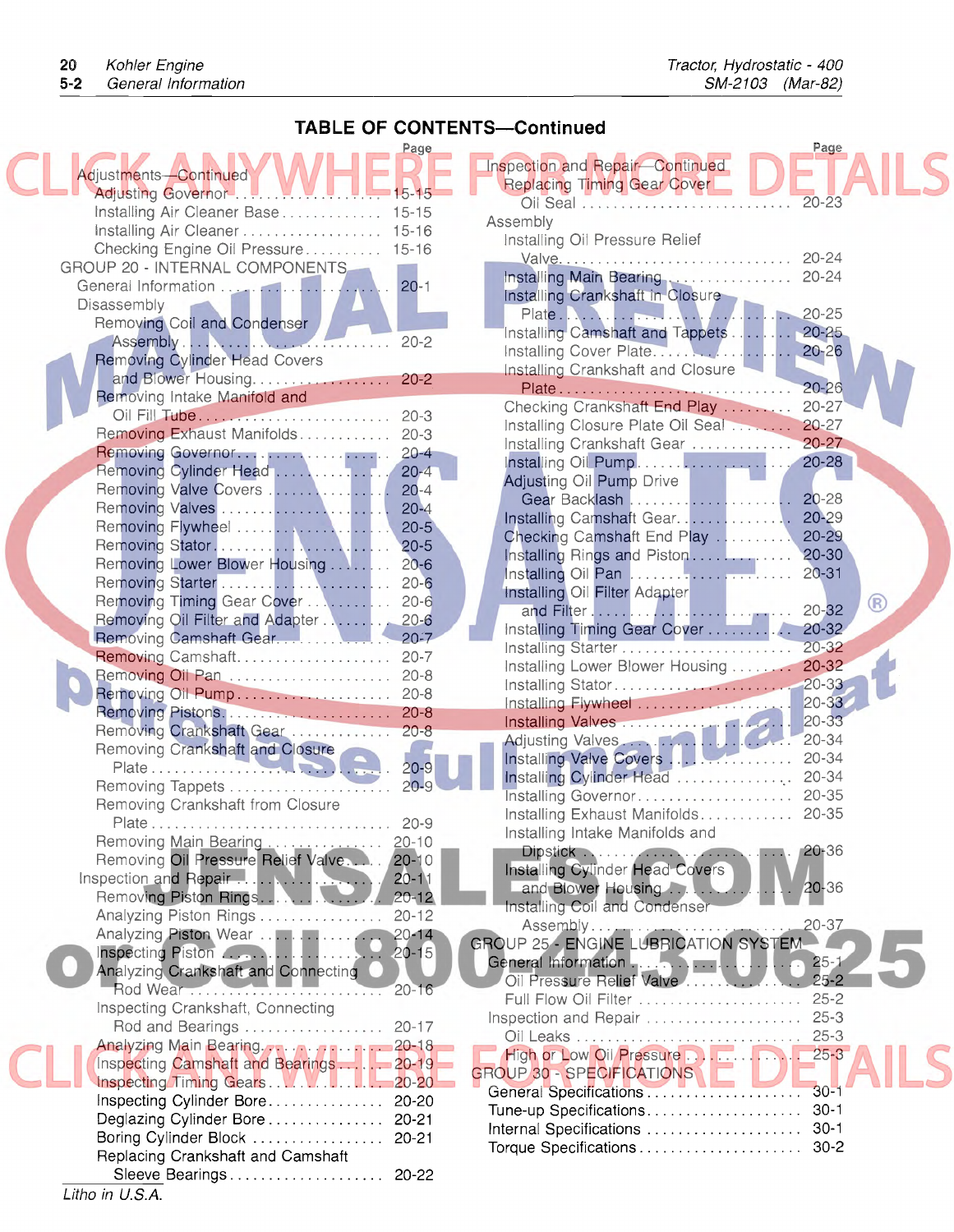**DISASSEMBL Y** 

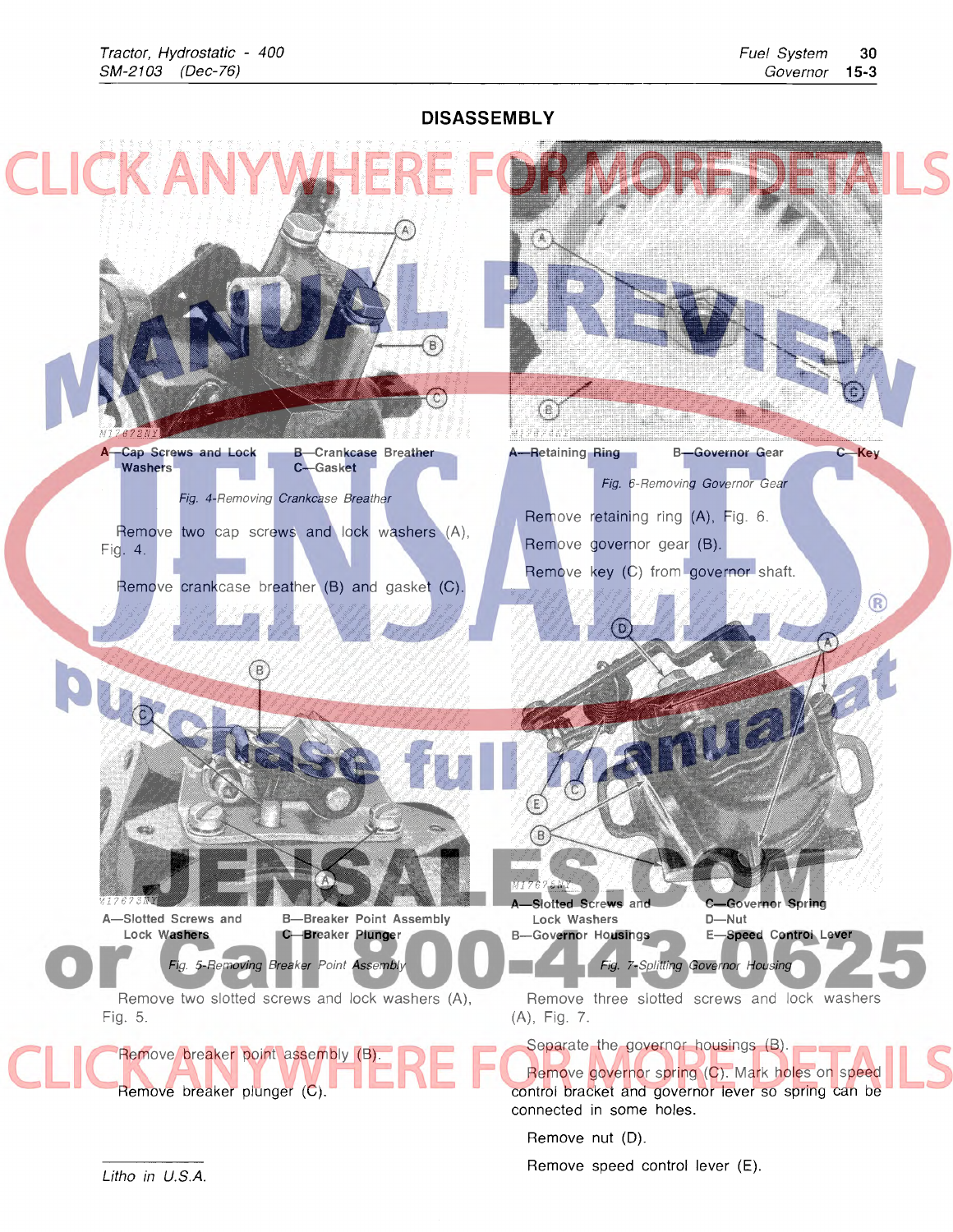Installing Coil. . . . . . . . . . . . . . . . . . . . . . . . .. 15-9

| Group 5<br><b>GENERAL INFORMATION</b><br>TABLE OF CONTENTS<br><b>GROUP</b><br>5 - GENERAL INFORMATION<br>Page<br>Page<br>GROUP 10 - CRANKING SYSTEM-Continued<br>Description (Serial No. 30,001-70,000) 5-3<br>Description (Serial No. 70,001-1990) 5-4<br>Transmission Neutral-Start Switch 10-11<br>Electrical System Trouble Shooting Guide 5-5<br>Adjusting Transmission Neutral-Start<br>Testing Cranking System (Serial No.<br>Replacing Transmission Neutral-Start<br>$.10 - 11$<br>Switch<br>PTO Neutral-Start Switch<br>10-12<br>Testing Cranking System (Serial No.<br>Testing PTO Neutral-Start Switch (Serial<br>No. 30,001-70,000) $\ldots \ldots \ldots \ldots \ldots 10-12$<br>Replacing PTO Neutral-Start Switch<br>Testing Charging System (Serial No.<br>$5 - 13$<br>(Serial No. 30,001-70,000)  10-12<br>Testing PTO Neutral-Start Switch (Serial<br>Testing Charging System (Serial No.<br>$5 - 15$<br>No. 70,001- (Decreed)   Decree   2010   2021<br>$70,001 -$<br>Testing Accessory System (Serial No.<br>Replacing PTO Neutral-Start Switch<br>$5 - 17$<br>(Serial No. 70,001- )  10-13<br>Testing Accessory System (Serial No.<br>Replacing Solenoid 10-14<br>$70,001 -$<br>GROUP 10 - CRANKING SYSTEM<br>Replacing Circuit Breaker 10-14<br>Principle of Operation (Serial No. 30,001-<br>Seat Safety-Start Switch (Serial No.<br>Principle of Operation (Serial No. 70,001-<br>Testing Seat Safety-Start Switch (Serial<br>Replacing Seat Safety-Start Switch<br>Testing Battery Specific Gravity 10-3<br>Testing Battery High Rate Discharge  10-4<br>GROUP 15 - IGNITION SYSTEM<br>Servicing Battery<br>$10 - 4$<br>$10 - 4$<br>$10 - 5$<br>Installing Battery New York Allen Library<br>$10-5$<br>$15 - 3$<br>$10 - 6$<br>Inspecting Spark Plug<br>$15 - 3$<br>Starter Motor<br>Removing Starter Motor<br>$15 - 4$<br>$10 - 6$<br>$10-6$<br>$15 - 5$<br>Setting Spark Plug Gap<br>Testing Starter Drive<br>Testing Starter Armature Rotation.<br>$.10-6$<br>Disassembling Starter Motor<br>$15 - 5$<br>$10 - 6$<br>Testing Condenser Capacity<br>$15 - 6$<br>Inspection and Repair<br>$10 - 7$<br>Testing Condenser for Leakage or Short . 15-6<br>Testing Armature<br>$10 - 8$<br>Testing Condenser Series Resistance  15-6<br>Analysis WW/ HERE 10-8<br>Coil $\left[\left(\ldots\right)\right]$ $\left[\left(\ldots\right)\right]$ $\left[\left(\ldots\right)\right]$ $\left[\left(\ldots\right)\right]$ $\left[\left(\ldots\right)\right]$ $\left[\left(\ldots\right)\right]$ $\left[\left(\ldots\right)\right]$<br>Removing Coil J. N. Hans L. M. L. M. 15-7<br>$10-9$<br>Inspecting Bearings  10-9<br>Testing Coil Surface Insulation  15-8<br>Testing Coil Continuity 15-8<br>Key Switch  10-10 | <b>CLICK ANYWHERE FELECTRICAL SYSTEM</b> | Section 40 |
|-------------------------------------------------------------------------------------------------------------------------------------------------------------------------------------------------------------------------------------------------------------------------------------------------------------------------------------------------------------------------------------------------------------------------------------------------------------------------------------------------------------------------------------------------------------------------------------------------------------------------------------------------------------------------------------------------------------------------------------------------------------------------------------------------------------------------------------------------------------------------------------------------------------------------------------------------------------------------------------------------------------------------------------------------------------------------------------------------------------------------------------------------------------------------------------------------------------------------------------------------------------------------------------------------------------------------------------------------------------------------------------------------------------------------------------------------------------------------------------------------------------------------------------------------------------------------------------------------------------------------------------------------------------------------------------------------------------------------------------------------------------------------------------------------------------------------------------------------------------------------------------------------------------------------------------------------------------------------------------------------------------------------------------------------------------------------------------------------------------------------------------------------------------------------------------------------------------------------------------------------------------------------------------------------------------------------------------------------------------------------------------------------------------------------------------------------------------------------------------------------------------------------------------------------------------------------------------------------------------------------------------------------------------------------------------------------------------------------------------|------------------------------------------|------------|
|                                                                                                                                                                                                                                                                                                                                                                                                                                                                                                                                                                                                                                                                                                                                                                                                                                                                                                                                                                                                                                                                                                                                                                                                                                                                                                                                                                                                                                                                                                                                                                                                                                                                                                                                                                                                                                                                                                                                                                                                                                                                                                                                                                                                                                                                                                                                                                                                                                                                                                                                                                                                                                                                                                                                     |                                          |            |
|                                                                                                                                                                                                                                                                                                                                                                                                                                                                                                                                                                                                                                                                                                                                                                                                                                                                                                                                                                                                                                                                                                                                                                                                                                                                                                                                                                                                                                                                                                                                                                                                                                                                                                                                                                                                                                                                                                                                                                                                                                                                                                                                                                                                                                                                                                                                                                                                                                                                                                                                                                                                                                                                                                                                     |                                          |            |
|                                                                                                                                                                                                                                                                                                                                                                                                                                                                                                                                                                                                                                                                                                                                                                                                                                                                                                                                                                                                                                                                                                                                                                                                                                                                                                                                                                                                                                                                                                                                                                                                                                                                                                                                                                                                                                                                                                                                                                                                                                                                                                                                                                                                                                                                                                                                                                                                                                                                                                                                                                                                                                                                                                                                     |                                          |            |
|                                                                                                                                                                                                                                                                                                                                                                                                                                                                                                                                                                                                                                                                                                                                                                                                                                                                                                                                                                                                                                                                                                                                                                                                                                                                                                                                                                                                                                                                                                                                                                                                                                                                                                                                                                                                                                                                                                                                                                                                                                                                                                                                                                                                                                                                                                                                                                                                                                                                                                                                                                                                                                                                                                                                     |                                          |            |
|                                                                                                                                                                                                                                                                                                                                                                                                                                                                                                                                                                                                                                                                                                                                                                                                                                                                                                                                                                                                                                                                                                                                                                                                                                                                                                                                                                                                                                                                                                                                                                                                                                                                                                                                                                                                                                                                                                                                                                                                                                                                                                                                                                                                                                                                                                                                                                                                                                                                                                                                                                                                                                                                                                                                     |                                          |            |
|                                                                                                                                                                                                                                                                                                                                                                                                                                                                                                                                                                                                                                                                                                                                                                                                                                                                                                                                                                                                                                                                                                                                                                                                                                                                                                                                                                                                                                                                                                                                                                                                                                                                                                                                                                                                                                                                                                                                                                                                                                                                                                                                                                                                                                                                                                                                                                                                                                                                                                                                                                                                                                                                                                                                     |                                          |            |
|                                                                                                                                                                                                                                                                                                                                                                                                                                                                                                                                                                                                                                                                                                                                                                                                                                                                                                                                                                                                                                                                                                                                                                                                                                                                                                                                                                                                                                                                                                                                                                                                                                                                                                                                                                                                                                                                                                                                                                                                                                                                                                                                                                                                                                                                                                                                                                                                                                                                                                                                                                                                                                                                                                                                     |                                          |            |
|                                                                                                                                                                                                                                                                                                                                                                                                                                                                                                                                                                                                                                                                                                                                                                                                                                                                                                                                                                                                                                                                                                                                                                                                                                                                                                                                                                                                                                                                                                                                                                                                                                                                                                                                                                                                                                                                                                                                                                                                                                                                                                                                                                                                                                                                                                                                                                                                                                                                                                                                                                                                                                                                                                                                     |                                          |            |
|                                                                                                                                                                                                                                                                                                                                                                                                                                                                                                                                                                                                                                                                                                                                                                                                                                                                                                                                                                                                                                                                                                                                                                                                                                                                                                                                                                                                                                                                                                                                                                                                                                                                                                                                                                                                                                                                                                                                                                                                                                                                                                                                                                                                                                                                                                                                                                                                                                                                                                                                                                                                                                                                                                                                     |                                          |            |
|                                                                                                                                                                                                                                                                                                                                                                                                                                                                                                                                                                                                                                                                                                                                                                                                                                                                                                                                                                                                                                                                                                                                                                                                                                                                                                                                                                                                                                                                                                                                                                                                                                                                                                                                                                                                                                                                                                                                                                                                                                                                                                                                                                                                                                                                                                                                                                                                                                                                                                                                                                                                                                                                                                                                     |                                          |            |
|                                                                                                                                                                                                                                                                                                                                                                                                                                                                                                                                                                                                                                                                                                                                                                                                                                                                                                                                                                                                                                                                                                                                                                                                                                                                                                                                                                                                                                                                                                                                                                                                                                                                                                                                                                                                                                                                                                                                                                                                                                                                                                                                                                                                                                                                                                                                                                                                                                                                                                                                                                                                                                                                                                                                     |                                          |            |
|                                                                                                                                                                                                                                                                                                                                                                                                                                                                                                                                                                                                                                                                                                                                                                                                                                                                                                                                                                                                                                                                                                                                                                                                                                                                                                                                                                                                                                                                                                                                                                                                                                                                                                                                                                                                                                                                                                                                                                                                                                                                                                                                                                                                                                                                                                                                                                                                                                                                                                                                                                                                                                                                                                                                     |                                          |            |
|                                                                                                                                                                                                                                                                                                                                                                                                                                                                                                                                                                                                                                                                                                                                                                                                                                                                                                                                                                                                                                                                                                                                                                                                                                                                                                                                                                                                                                                                                                                                                                                                                                                                                                                                                                                                                                                                                                                                                                                                                                                                                                                                                                                                                                                                                                                                                                                                                                                                                                                                                                                                                                                                                                                                     |                                          |            |
|                                                                                                                                                                                                                                                                                                                                                                                                                                                                                                                                                                                                                                                                                                                                                                                                                                                                                                                                                                                                                                                                                                                                                                                                                                                                                                                                                                                                                                                                                                                                                                                                                                                                                                                                                                                                                                                                                                                                                                                                                                                                                                                                                                                                                                                                                                                                                                                                                                                                                                                                                                                                                                                                                                                                     |                                          |            |
|                                                                                                                                                                                                                                                                                                                                                                                                                                                                                                                                                                                                                                                                                                                                                                                                                                                                                                                                                                                                                                                                                                                                                                                                                                                                                                                                                                                                                                                                                                                                                                                                                                                                                                                                                                                                                                                                                                                                                                                                                                                                                                                                                                                                                                                                                                                                                                                                                                                                                                                                                                                                                                                                                                                                     |                                          |            |
|                                                                                                                                                                                                                                                                                                                                                                                                                                                                                                                                                                                                                                                                                                                                                                                                                                                                                                                                                                                                                                                                                                                                                                                                                                                                                                                                                                                                                                                                                                                                                                                                                                                                                                                                                                                                                                                                                                                                                                                                                                                                                                                                                                                                                                                                                                                                                                                                                                                                                                                                                                                                                                                                                                                                     |                                          |            |
|                                                                                                                                                                                                                                                                                                                                                                                                                                                                                                                                                                                                                                                                                                                                                                                                                                                                                                                                                                                                                                                                                                                                                                                                                                                                                                                                                                                                                                                                                                                                                                                                                                                                                                                                                                                                                                                                                                                                                                                                                                                                                                                                                                                                                                                                                                                                                                                                                                                                                                                                                                                                                                                                                                                                     |                                          |            |
|                                                                                                                                                                                                                                                                                                                                                                                                                                                                                                                                                                                                                                                                                                                                                                                                                                                                                                                                                                                                                                                                                                                                                                                                                                                                                                                                                                                                                                                                                                                                                                                                                                                                                                                                                                                                                                                                                                                                                                                                                                                                                                                                                                                                                                                                                                                                                                                                                                                                                                                                                                                                                                                                                                                                     |                                          |            |
|                                                                                                                                                                                                                                                                                                                                                                                                                                                                                                                                                                                                                                                                                                                                                                                                                                                                                                                                                                                                                                                                                                                                                                                                                                                                                                                                                                                                                                                                                                                                                                                                                                                                                                                                                                                                                                                                                                                                                                                                                                                                                                                                                                                                                                                                                                                                                                                                                                                                                                                                                                                                                                                                                                                                     |                                          |            |
|                                                                                                                                                                                                                                                                                                                                                                                                                                                                                                                                                                                                                                                                                                                                                                                                                                                                                                                                                                                                                                                                                                                                                                                                                                                                                                                                                                                                                                                                                                                                                                                                                                                                                                                                                                                                                                                                                                                                                                                                                                                                                                                                                                                                                                                                                                                                                                                                                                                                                                                                                                                                                                                                                                                                     |                                          |            |
|                                                                                                                                                                                                                                                                                                                                                                                                                                                                                                                                                                                                                                                                                                                                                                                                                                                                                                                                                                                                                                                                                                                                                                                                                                                                                                                                                                                                                                                                                                                                                                                                                                                                                                                                                                                                                                                                                                                                                                                                                                                                                                                                                                                                                                                                                                                                                                                                                                                                                                                                                                                                                                                                                                                                     |                                          |            |
|                                                                                                                                                                                                                                                                                                                                                                                                                                                                                                                                                                                                                                                                                                                                                                                                                                                                                                                                                                                                                                                                                                                                                                                                                                                                                                                                                                                                                                                                                                                                                                                                                                                                                                                                                                                                                                                                                                                                                                                                                                                                                                                                                                                                                                                                                                                                                                                                                                                                                                                                                                                                                                                                                                                                     |                                          |            |
|                                                                                                                                                                                                                                                                                                                                                                                                                                                                                                                                                                                                                                                                                                                                                                                                                                                                                                                                                                                                                                                                                                                                                                                                                                                                                                                                                                                                                                                                                                                                                                                                                                                                                                                                                                                                                                                                                                                                                                                                                                                                                                                                                                                                                                                                                                                                                                                                                                                                                                                                                                                                                                                                                                                                     |                                          |            |
|                                                                                                                                                                                                                                                                                                                                                                                                                                                                                                                                                                                                                                                                                                                                                                                                                                                                                                                                                                                                                                                                                                                                                                                                                                                                                                                                                                                                                                                                                                                                                                                                                                                                                                                                                                                                                                                                                                                                                                                                                                                                                                                                                                                                                                                                                                                                                                                                                                                                                                                                                                                                                                                                                                                                     |                                          |            |
|                                                                                                                                                                                                                                                                                                                                                                                                                                                                                                                                                                                                                                                                                                                                                                                                                                                                                                                                                                                                                                                                                                                                                                                                                                                                                                                                                                                                                                                                                                                                                                                                                                                                                                                                                                                                                                                                                                                                                                                                                                                                                                                                                                                                                                                                                                                                                                                                                                                                                                                                                                                                                                                                                                                                     |                                          |            |
|                                                                                                                                                                                                                                                                                                                                                                                                                                                                                                                                                                                                                                                                                                                                                                                                                                                                                                                                                                                                                                                                                                                                                                                                                                                                                                                                                                                                                                                                                                                                                                                                                                                                                                                                                                                                                                                                                                                                                                                                                                                                                                                                                                                                                                                                                                                                                                                                                                                                                                                                                                                                                                                                                                                                     |                                          |            |
|                                                                                                                                                                                                                                                                                                                                                                                                                                                                                                                                                                                                                                                                                                                                                                                                                                                                                                                                                                                                                                                                                                                                                                                                                                                                                                                                                                                                                                                                                                                                                                                                                                                                                                                                                                                                                                                                                                                                                                                                                                                                                                                                                                                                                                                                                                                                                                                                                                                                                                                                                                                                                                                                                                                                     |                                          |            |
|                                                                                                                                                                                                                                                                                                                                                                                                                                                                                                                                                                                                                                                                                                                                                                                                                                                                                                                                                                                                                                                                                                                                                                                                                                                                                                                                                                                                                                                                                                                                                                                                                                                                                                                                                                                                                                                                                                                                                                                                                                                                                                                                                                                                                                                                                                                                                                                                                                                                                                                                                                                                                                                                                                                                     |                                          |            |
|                                                                                                                                                                                                                                                                                                                                                                                                                                                                                                                                                                                                                                                                                                                                                                                                                                                                                                                                                                                                                                                                                                                                                                                                                                                                                                                                                                                                                                                                                                                                                                                                                                                                                                                                                                                                                                                                                                                                                                                                                                                                                                                                                                                                                                                                                                                                                                                                                                                                                                                                                                                                                                                                                                                                     |                                          |            |
|                                                                                                                                                                                                                                                                                                                                                                                                                                                                                                                                                                                                                                                                                                                                                                                                                                                                                                                                                                                                                                                                                                                                                                                                                                                                                                                                                                                                                                                                                                                                                                                                                                                                                                                                                                                                                                                                                                                                                                                                                                                                                                                                                                                                                                                                                                                                                                                                                                                                                                                                                                                                                                                                                                                                     |                                          |            |
|                                                                                                                                                                                                                                                                                                                                                                                                                                                                                                                                                                                                                                                                                                                                                                                                                                                                                                                                                                                                                                                                                                                                                                                                                                                                                                                                                                                                                                                                                                                                                                                                                                                                                                                                                                                                                                                                                                                                                                                                                                                                                                                                                                                                                                                                                                                                                                                                                                                                                                                                                                                                                                                                                                                                     |                                          |            |
|                                                                                                                                                                                                                                                                                                                                                                                                                                                                                                                                                                                                                                                                                                                                                                                                                                                                                                                                                                                                                                                                                                                                                                                                                                                                                                                                                                                                                                                                                                                                                                                                                                                                                                                                                                                                                                                                                                                                                                                                                                                                                                                                                                                                                                                                                                                                                                                                                                                                                                                                                                                                                                                                                                                                     |                                          |            |
|                                                                                                                                                                                                                                                                                                                                                                                                                                                                                                                                                                                                                                                                                                                                                                                                                                                                                                                                                                                                                                                                                                                                                                                                                                                                                                                                                                                                                                                                                                                                                                                                                                                                                                                                                                                                                                                                                                                                                                                                                                                                                                                                                                                                                                                                                                                                                                                                                                                                                                                                                                                                                                                                                                                                     |                                          |            |
|                                                                                                                                                                                                                                                                                                                                                                                                                                                                                                                                                                                                                                                                                                                                                                                                                                                                                                                                                                                                                                                                                                                                                                                                                                                                                                                                                                                                                                                                                                                                                                                                                                                                                                                                                                                                                                                                                                                                                                                                                                                                                                                                                                                                                                                                                                                                                                                                                                                                                                                                                                                                                                                                                                                                     |                                          |            |
|                                                                                                                                                                                                                                                                                                                                                                                                                                                                                                                                                                                                                                                                                                                                                                                                                                                                                                                                                                                                                                                                                                                                                                                                                                                                                                                                                                                                                                                                                                                                                                                                                                                                                                                                                                                                                                                                                                                                                                                                                                                                                                                                                                                                                                                                                                                                                                                                                                                                                                                                                                                                                                                                                                                                     |                                          |            |
|                                                                                                                                                                                                                                                                                                                                                                                                                                                                                                                                                                                                                                                                                                                                                                                                                                                                                                                                                                                                                                                                                                                                                                                                                                                                                                                                                                                                                                                                                                                                                                                                                                                                                                                                                                                                                                                                                                                                                                                                                                                                                                                                                                                                                                                                                                                                                                                                                                                                                                                                                                                                                                                                                                                                     |                                          |            |
|                                                                                                                                                                                                                                                                                                                                                                                                                                                                                                                                                                                                                                                                                                                                                                                                                                                                                                                                                                                                                                                                                                                                                                                                                                                                                                                                                                                                                                                                                                                                                                                                                                                                                                                                                                                                                                                                                                                                                                                                                                                                                                                                                                                                                                                                                                                                                                                                                                                                                                                                                                                                                                                                                                                                     |                                          |            |
|                                                                                                                                                                                                                                                                                                                                                                                                                                                                                                                                                                                                                                                                                                                                                                                                                                                                                                                                                                                                                                                                                                                                                                                                                                                                                                                                                                                                                                                                                                                                                                                                                                                                                                                                                                                                                                                                                                                                                                                                                                                                                                                                                                                                                                                                                                                                                                                                                                                                                                                                                                                                                                                                                                                                     |                                          |            |
|                                                                                                                                                                                                                                                                                                                                                                                                                                                                                                                                                                                                                                                                                                                                                                                                                                                                                                                                                                                                                                                                                                                                                                                                                                                                                                                                                                                                                                                                                                                                                                                                                                                                                                                                                                                                                                                                                                                                                                                                                                                                                                                                                                                                                                                                                                                                                                                                                                                                                                                                                                                                                                                                                                                                     |                                          |            |
|                                                                                                                                                                                                                                                                                                                                                                                                                                                                                                                                                                                                                                                                                                                                                                                                                                                                                                                                                                                                                                                                                                                                                                                                                                                                                                                                                                                                                                                                                                                                                                                                                                                                                                                                                                                                                                                                                                                                                                                                                                                                                                                                                                                                                                                                                                                                                                                                                                                                                                                                                                                                                                                                                                                                     |                                          |            |
|                                                                                                                                                                                                                                                                                                                                                                                                                                                                                                                                                                                                                                                                                                                                                                                                                                                                                                                                                                                                                                                                                                                                                                                                                                                                                                                                                                                                                                                                                                                                                                                                                                                                                                                                                                                                                                                                                                                                                                                                                                                                                                                                                                                                                                                                                                                                                                                                                                                                                                                                                                                                                                                                                                                                     |                                          |            |
|                                                                                                                                                                                                                                                                                                                                                                                                                                                                                                                                                                                                                                                                                                                                                                                                                                                                                                                                                                                                                                                                                                                                                                                                                                                                                                                                                                                                                                                                                                                                                                                                                                                                                                                                                                                                                                                                                                                                                                                                                                                                                                                                                                                                                                                                                                                                                                                                                                                                                                                                                                                                                                                                                                                                     |                                          |            |
|                                                                                                                                                                                                                                                                                                                                                                                                                                                                                                                                                                                                                                                                                                                                                                                                                                                                                                                                                                                                                                                                                                                                                                                                                                                                                                                                                                                                                                                                                                                                                                                                                                                                                                                                                                                                                                                                                                                                                                                                                                                                                                                                                                                                                                                                                                                                                                                                                                                                                                                                                                                                                                                                                                                                     |                                          |            |

Litho in U.S.A.

Replacing Key Switch ................. 10-10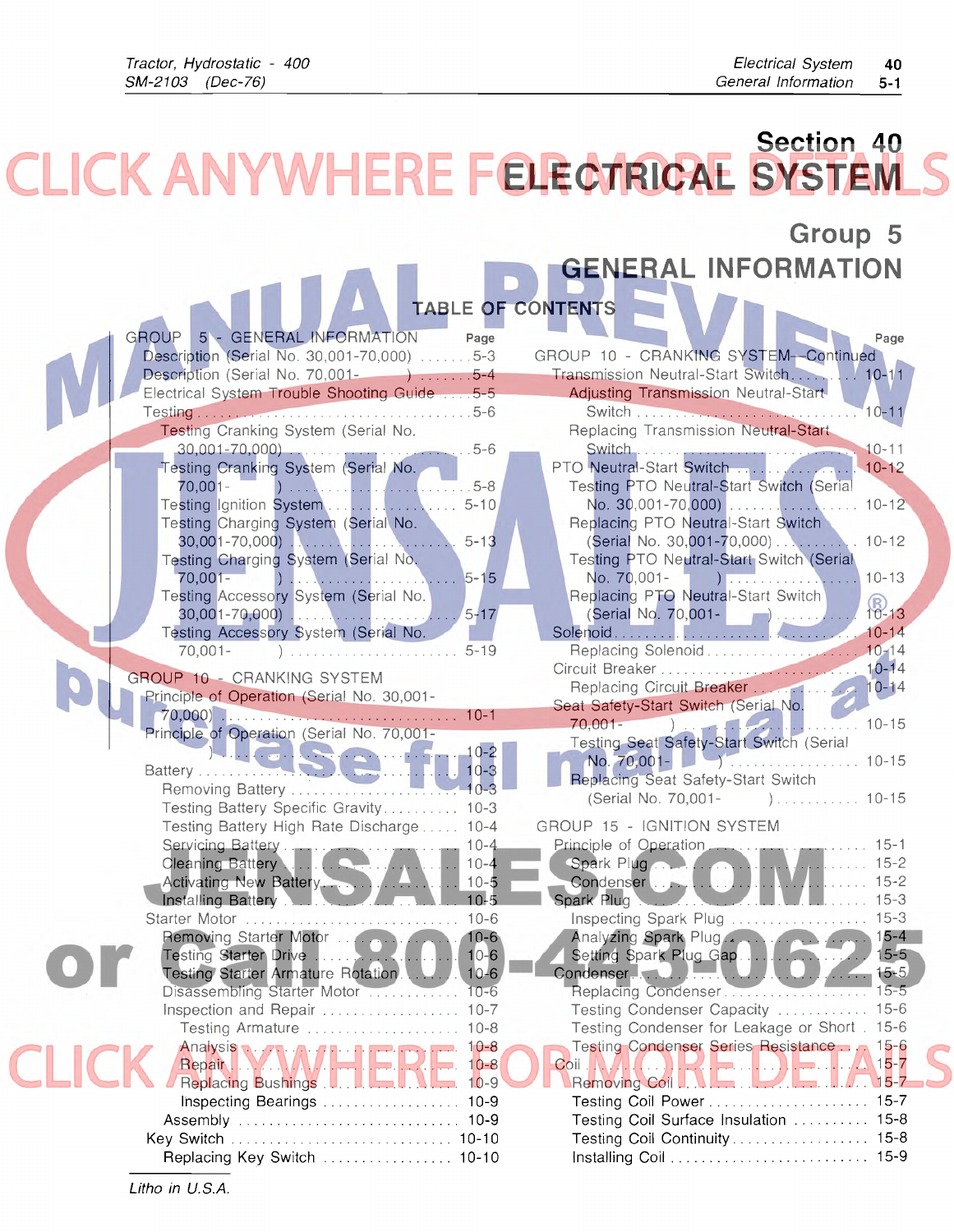## **TABLE OF CONTENTS-Continued**

| GROUP 15 - IGNITION SYSTEM-Continued Page<br>Breaker Points<br>$. 15 - 10$<br>Adjusting Breaker Points<br>$15 - 10$<br>Replacing Breaker Points  15-10<br>Checking and Adjusting Timing  15-11<br>GROUP 20 - CHARGING SYSTEM<br>$20 - 1$<br>Replacing Rectifier-Regulator<br>$20 - 2$<br>$20 - 2$ | GROUP 25 - Accessories<br>Replacing Dial-Type Hour Meter<br>Replacing Digital-Type Hour Meter<br>Fuel Pump<br>Replacing Fuel Pump 25-1<br>Anti-Dieseling Solenoid  25-1<br>Testing Anti-Dieseling Solenoid 25-1<br>Replacing Anti-Dieseling Solenoid<br>Replacing Headlight Bulb  25-2 | Page<br>$25 - 1$<br>$25 - 1$<br>$25 - 1$<br>$25 - 1$ |
|---------------------------------------------------------------------------------------------------------------------------------------------------------------------------------------------------------------------------------------------------------------------------------------------------|----------------------------------------------------------------------------------------------------------------------------------------------------------------------------------------------------------------------------------------------------------------------------------------|------------------------------------------------------|
| <b>Urchase t</b>                                                                                                                                                                                                                                                                                  | manual a                                                                                                                                                                                                                                                                               | $\left( \mathsf{R}\right)$                           |
| or Call 800-443-0625                                                                                                                                                                                                                                                                              | JENSALES.COM                                                                                                                                                                                                                                                                           |                                                      |
| <b>CLICK ANYWHERE FOR MORE DETAILS</b>                                                                                                                                                                                                                                                            |                                                                                                                                                                                                                                                                                        |                                                      |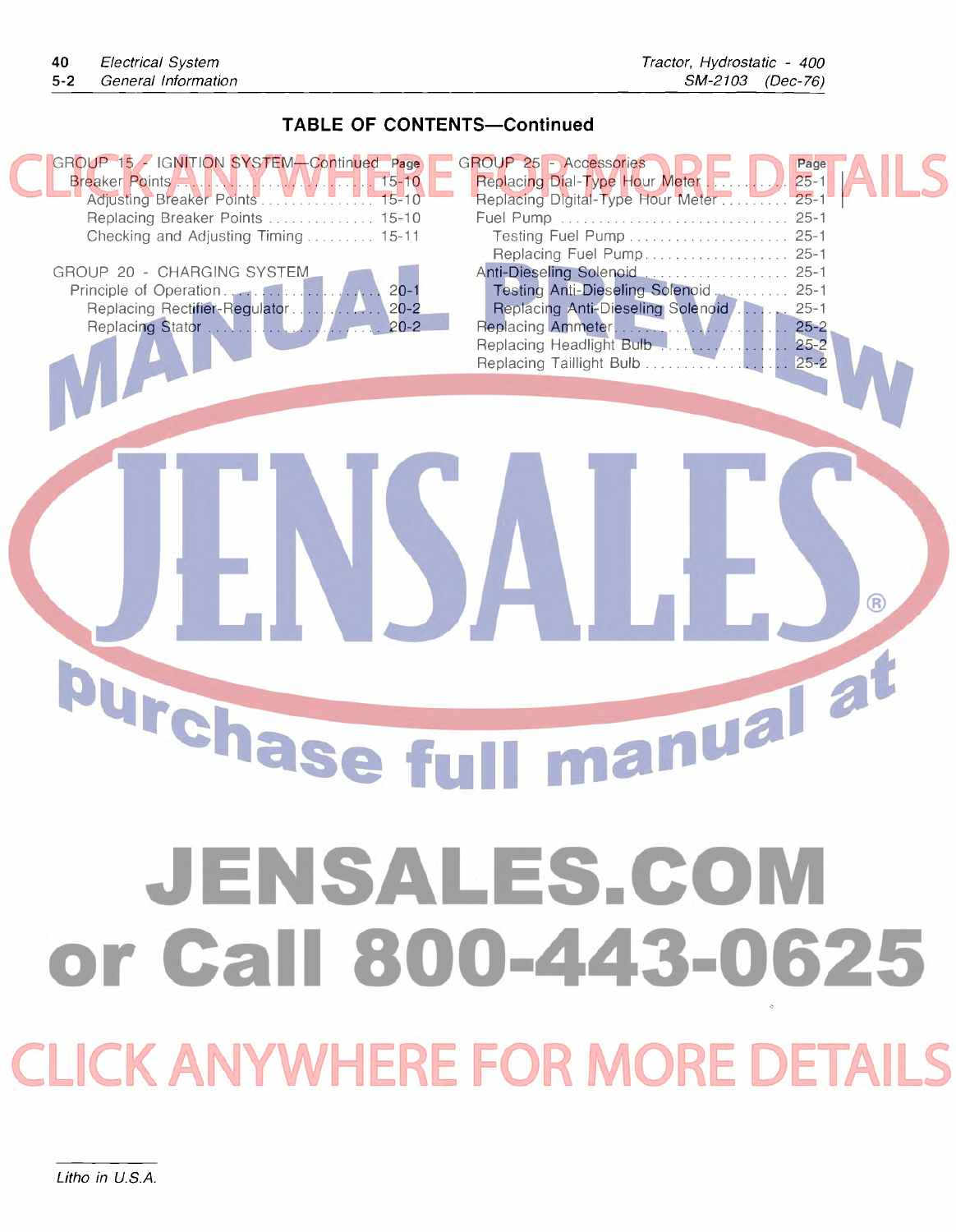## **Section 50 [POWER TRAIN](http://www.jensales.com/products/john-deere-400-lawn-garden-tractor-service-manual.html)  CK ANYWHEI REFC Group 5**

## **GENERAL INFORMATION**

## **TABLE OF CONTENTS**

| <b>GROUP 5 - GENERAL INFORMATION</b><br>Page         | <b>GROUP 10 - HYDROSTATIC</b>                |
|------------------------------------------------------|----------------------------------------------|
| Description (Serial No. 30,001-55,000) 5-3           | TRANSMISSION-Continued<br>Page               |
| Description (Serial No. 55,001-1) 5-4                | Installing Cylinder Block (110-16            |
| Power Train Trouble Shooting Guide 5-5               | Installing Motor Shaft<br>$10 - 16$          |
| <b>GROUP 10 - HYDROSTATIC TRANSMISSION</b>           | Installing Motor Housing and Pinion          |
|                                                      |                                              |
|                                                      | Installing Fittings and Control Lever  10-17 |
|                                                      | $10 - 17$                                    |
|                                                      | Installing Transmission and Drive            |
| Testing Charge Pressure. 10-4                        |                                              |
|                                                      | Installing Drive Shaft Spring Pin  10-18     |
| Draining Transmission Fluid  10-4                    | Connecting Transmission  10-18               |
| <b>Removing Fender-Deck 10-4</b>                     | Installing Fuel Tank  10-19                  |
| Removing Fuel Tank  10-5                             | Installing Fender-Deck10-19                  |
| Disconnecting Transmission N. 10-5                   | Filling Transmission with Fluid              |
| Removing Drive Shaft Spring Pin  10-6                | (Serial No. 30,001-70,000)  10-19            |
| Removing Transmission and Drive Shaft 10-6           | Filling Transmission with Fluid              |
|                                                      | (Serial No. 70,001- )  10-20                 |
| Making Transmission Repair Stand  10-7               |                                              |
| Removing Fittings and Control Lever 10-7             | Adjusting Hydrostatic Linkage  10-20         |
| Removing Motor Housing and Pinion Gear 10-7          |                                              |
|                                                      | GROUP 15 - HYDROSTATIC CONTROL LINKAGE       |
| Removing Cylinder Block  10-8                        | Principle of Operation (Serial No.           |
| Removing Center Section  10-8                        |                                              |
|                                                      | Principle of Operation (Serial No.           |
|                                                      | Removal (Serial No. 30,001-55,000) 15-3      |
| Removing Charge Pump Housing 10-9                    | Disconnecting Upper Linkage 15-3             |
| Removing Pump Shaft 10-9                             | Removing Control Lever  15-3                 |
| Inspection and Repair  10-10                         | Removing Bottom Screen and Fan Guard 15-3    |
|                                                      |                                              |
|                                                      | Removing Yoke 15-4                           |
|                                                      | Removing Shock Absorber 15-4                 |
| Inspecting Valve Plates                              |                                              |
| Inspecting Thrust Plates  10-13                      |                                              |
|                                                      | Removing Bottom Screen and Fan Guard 15-6    |
| Inspecting Charge Pump Housing 10-13                 |                                              |
|                                                      |                                              |
| Inspecting Center Section  10-14                     | Removing Control Lever and Shock             |
|                                                      |                                              |
| Inspecting Drive Shaft  10-14                        | Removing Roller Arm and Control Rod 15-7     |
|                                                      | Inspection and Repair (Serial No.            |
| Assembly<br>Installing Pump Shaft / W. Hart R. 10-15 |                                              |
| $10 - 15$                                            | Inspection and Repair (Serial No.            |
| Installing Charge Pump Housing 10-15                 | )  15-9<br>$55,001 -$                        |
| Installing Swashplate  10-15                         | Inspecting Shock Absorber 15-10              |
| Installing Pump Cylinder  10-16                      | Inspecting Roller Arm 15-10                  |
| Installing Center Section  10-16                     | Inspecting Control Lever  15-10              |

Litho in U.S.A.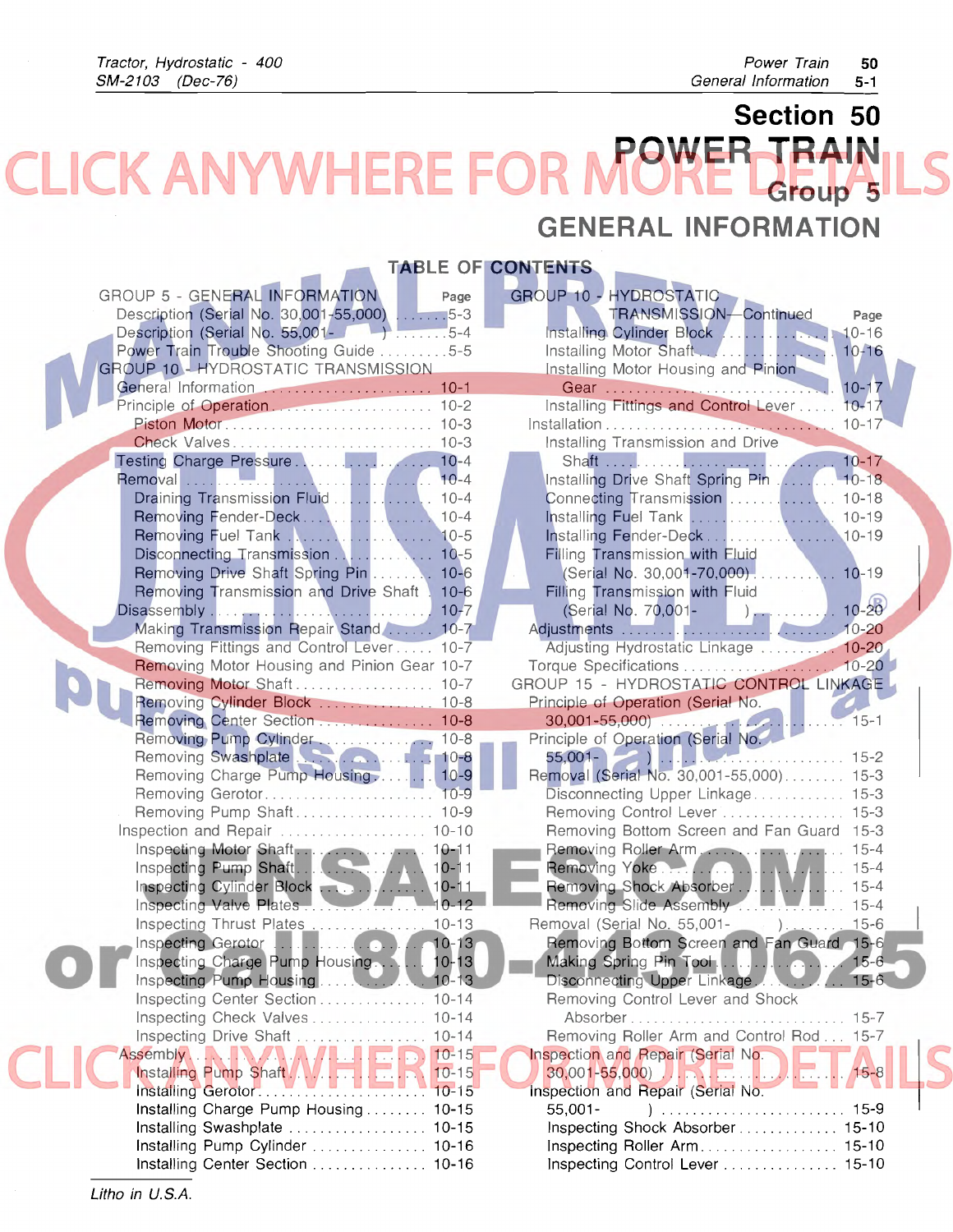#### **TABLE OF CONTENTS-Continued**  GROUP 15 - HYDROSTATIC CONTROL LINKAGE GROUP 20 - TWO-SPEED REAR AXLE  $(Cointinued)$   $\blacksquare$   $\blacksquare$   $\blacksquare$   $\blacksquare$   $\blacksquare$   $\blacksquare$   $\blacksquare$   $\blacksquare$   $\blacksquare$   $\blacksquare$   $\blacksquare$   $\blacksquare$   $\blacksquare$   $\blacksquare$   $\blacksquare$   $\blacksquare$   $\blacksquare$   $\blacksquare$   $\blacksquare$   $\blacksquare$   $\blacksquare$   $\blacksquare$   $\blacksquare$   $\blacksquare$   $\blacksquare$   $\blacksquare$   $\blacksquare$   $\blacksquare$   $\blacksquare$   $\blacksquare$   $\bl$ Inspecting Slide Assembly (Serial No. Inspecting Output Pinion Assembly ..... 20-12 30,001-55,000) . . . . . . . . . . . . . . . . . . . .. 15-10 Inspecting Shifter Shaft Assembly ....... 20-12 Disassembling Slide Assembly (Serial Inspecting Countershaft Assembly ...... 20-12 No. 30,001-55,000) .............. , 15-11 Inspecting Shifter Assembly ............ 20-13 Repairing Slide Assembly (Serial Inspecting and Replacing Bearings ...... 20-13 No. 30,001-55,000) . . . . . . . . . . . . . 15-11 **Inspecting and Replacing Seals . . . . . . . . 20-15** Assembling Slide Assembly (Serial Inspecting Case and Cover ............ 20-15 No. 30,001-55,000) ............... 15-12 Assembly ............................... 20-16 Installation (Serial No. 30,001-55,000) ...... 15-13 <br>Installing Slide Assembly .................. 15-13 Assembling Countershaft .................. 20-16 Assembling Countershaft. . . . . . . . . . . . . . 20-16 Installing Shock Absorber. . . . . . . . . . . . .. 15-14 Installing Spur Gear on Output Pinion. " 20-16 Installing yoke ........................ 15-14 Installing Gears in Case ............... 20-17 Installing Roller Arm. . . . . . . . . . . . . . . . . 15-14 Installing Bottom Screen and Fan Guard 15-15 Installing Cover ....................... 20-18 Installing Control Lever . . . . . . . . . . . . . 15-15 Installing Shifter Detent . . . . . . . . . . . . . 20-18 Connecting Upper Linkage . . . . . . . . . . . .. 15-15 Installing Axle Housings ............... 20-18 Installation (Serial No. 55,001- ) . . . .. 15-16 Installing Brakes ...................... 20-19 Installing Roller Arm and Control Rod. .. 15-16 Installation ................................. 20-20 Installing Control Lever and Shock Installing Hitch Plate and Oil Fill Tube Absorber ........................... 15-16 (Serial No. 30,001-70,000) ........... 20-20 Connecting Upper Linkage ............. 15-17 Installing Hitch Plate and Oil Fill Installing Bottom Screen and Fan Guard 15-17 Sight Tube (Serial No. 70,001- ) 20-20 Adjustments ........................... , 15-18 Installing Transmission on Rear Axle .... 20-20  $(\widehat{\mathbb{R}})$ Adjusting Hydrostatic Control Linkage ... 15-18 **Installing Transmission and Rear Axle** Adjusting Linkage Brakes ............. , 15-18 in Tractor .......................... 20-20 Securing Rear Axle ....................... 20-21 Principle of Operation ..................... 20-1 Installing Lower Transmission Lines and [Removal ................................ 20-2 Linkage ............................ 20-21](http://www.jensales.com/products/john-deere-400-lawn-garden-tractor-service-manual.html)  Draining Transmission Fluid ............... 20-2 Installing Bottom Screen and Fan Guard Removing Fender-Deck ................. 20-2 Connecting Rear Axle Control Lever, Removing Fuel Tank ................... 20-3 Transmission Lines and Linkage ...... 20-22 Disconnecting Rear Axle Control Lever, **Installing Fuel Tank ...................** 20-22 Transmission Lines and Linkage ........ 20-3 **Installing Fender-Deck** ........................ 20-23 Removing Bottom Screen and Fan Guard 20-4 Filling Transmission with Fluid Removing Lower Transmission Lines and (Serial No. 30,001-70,000) ........... 20-23 Linkage ............................. 20-4 Filling Transmission with Fluid Freeing Rear Axle ...................... 20-4 (Serial No. 70,001- ) ........... 20-23 Removing Transmission and Rear Axle Adjustments ............................ 20-23 from Tractor. . . . . . . . . . . . . . . . . . . . . . . .. 20-5 Adjusting Hydrostatic Linkage .......... 20-24 Removing Transmission from Rear Axle.. 20-5 Adjusting Brakes................... Removing Hitch Plate and Oil Fill Tube Torque Specifications .................... 20-24 (Serial No. 30,001-70,000) ............ 20-5 GROUP 25 - BRAKES Removing Hitch Plate and Sight Tube **Principle of Operation ..............**... (Serial No. 70,001- ) ............ 20-5 Removal ................................ 25-2 Disassembly ............................ , 20-6 Removing Brake Drum ................. 25-2 Removing Brake Drum ................. 20-6 Inspection and Repair .................... 25-2 Removing Brakes ........ : ............. 20-6 Inspecting Brake Shoes ................. 25-2 Removing Axle Housings ............... 20-6 Replacing Brake Shoes ................. 25-2 Removing Shifter Detent ................ 20-6 Inspecting Brake Drum ................. 25-2 Removing Cover ....................... 20-7 Installation ............................... 25-4 Removing Differential .................. , 20-7 Installing Brake Drum. . . . . . . . . . . . . . . . . .. 25-4 Removing Gears from Case. . . . . . . . . . . .. 20-7 Adjustment . . . . . . . . . . . . . . . . . . . . . . . . . . . . .. 25-4 Inspection and Repair .................... 20-8 Adjusting Brake ........................ 25-4

Inspecting Differential. . . . . . . . . . . . . . . . .. 20-10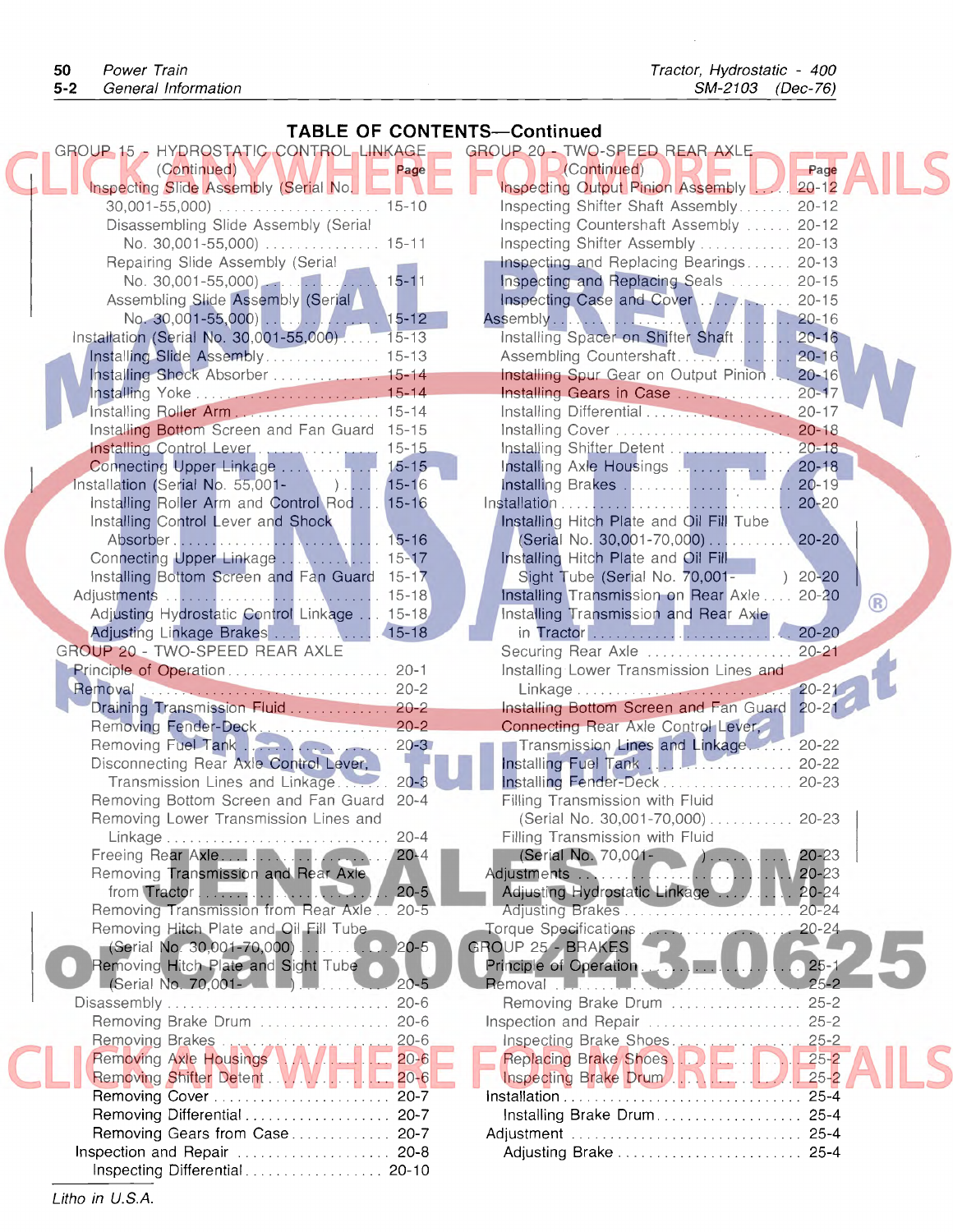Section 60 CK ANYWHERE FOR RAUHE SYSTEM Group 5

GENERAL INFORMATION

|                                            | <b>TABLE OF CONTENTS</b>                                                   |
|--------------------------------------------|----------------------------------------------------------------------------|
|                                            |                                                                            |
| Page                                       | Page                                                                       |
| GROUP 5 - GENERAL INFORMATION              | GROUP 20 - POWER STEERING<br>CONTROL VALVE                                 |
| Principle of Operation 5-2                 | $20 - 1$<br>Principle of Operation                                         |
| Trouble Shooting Guide5-4                  | $\therefore$ 20-2<br>Removal                                               |
| Testing Hydraulic System Charge<br>$5 - 5$ |                                                                            |
| Pressure                                   | Inspection and Repair  20-3                                                |
| <b>GROUP 10 - IMPLEMENT CONTROL VALVE</b>  | Replacing O-rings and Back-up                                              |
|                                            | $20 - 3$<br>Washers                                                        |
|                                            |                                                                            |
|                                            |                                                                            |
|                                            |                                                                            |
| Removing Standard Spools  10-3             |                                                                            |
| Removing Lift Check Valves  10-3           | GROUP 25 - POWER STEERING CYLINDER                                         |
| Removing Relief Valve  10-4                |                                                                            |
| Inspection and Repair  10-4                |                                                                            |
| Replacing Spring on Float Spool 10-5       |                                                                            |
| Replacing Spring on Standard Spool 10-5    |                                                                            |
|                                            |                                                                            |
|                                            | GROUP 30 - HYDRAULIC LINES AND                                             |
| Installing Relief Valve  10-6              | <b>COUPLERS</b>                                                            |
| Installing Lift Check Valves  10-6         | $30-1$                                                                     |
| Installing Standard Spools  10-6           |                                                                            |
| Installing Float Spool  10-7               | Hoses<br>Inspecting Hoses<br>Notes<br>1994<br>20-2<br>20-2<br>20-2<br>20-2 |
|                                            |                                                                            |
| GROUP 15 - ROCKSHAFT CYLINDER              |                                                                            |
| Principle of Operation  15-1               | Inspecting Tubing  30-2                                                    |
|                                            | Replacing Tubing  30-2                                                     |
|                                            | Hydraulic Couplers  30-2                                                   |
| $15 - 2$                                   |                                                                            |
| $15 - 2$                                   |                                                                            |
|                                            |                                                                            |
|                                            |                                                                            |
|                                            |                                                                            |
|                                            |                                                                            |
|                                            |                                                                            |

## **LICK ANYWHERE FOR MORE DETAI**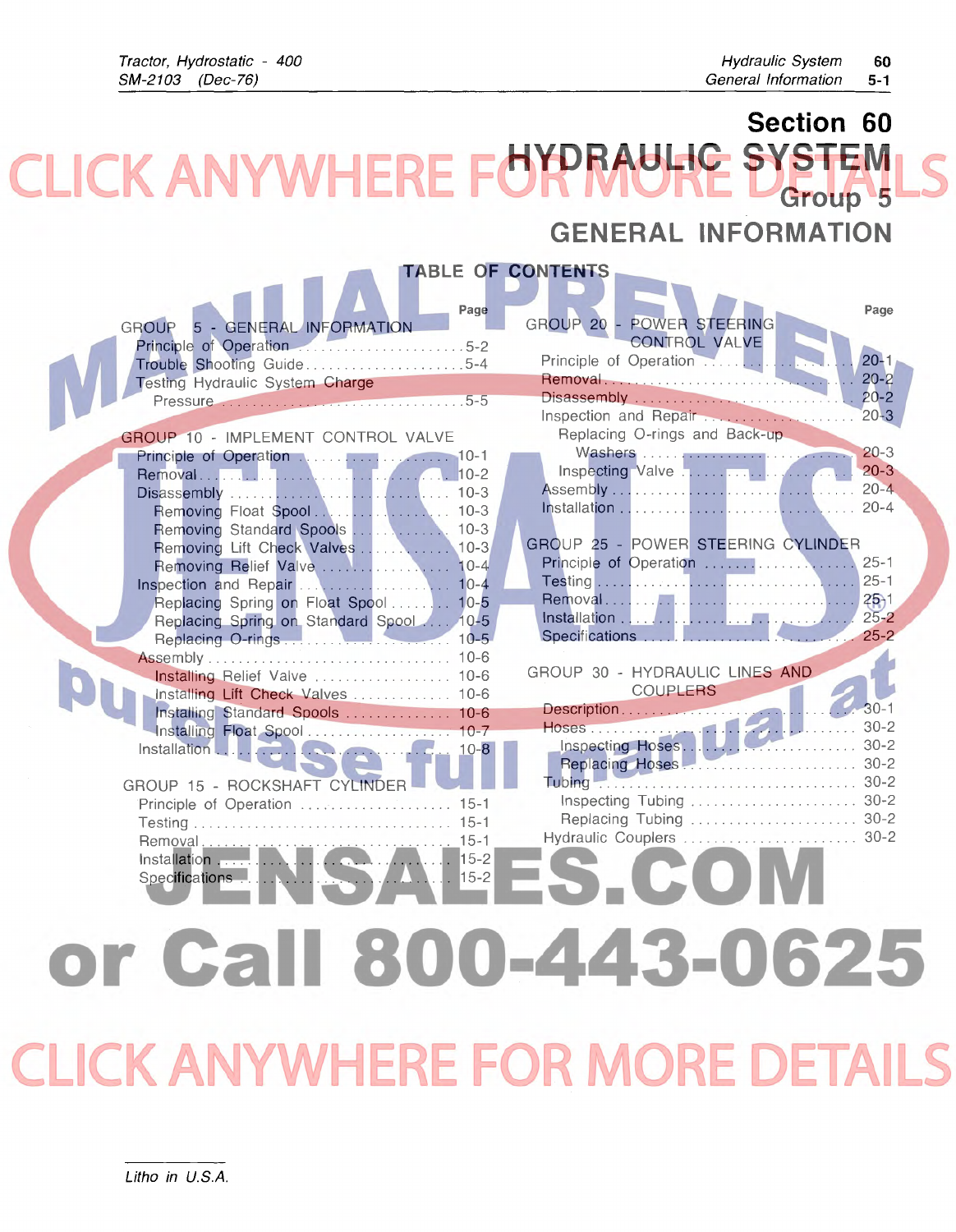### Section 70 **MISCELLANEOUS** KA RE F Group 5 STEERING AND FRONT AXLE

| TABLE OF CONTENTS                                    |                                             |  |  |
|------------------------------------------------------|---------------------------------------------|--|--|
| Page<br>GROUP 5 - STEERING AND FRONT AXLE            | Page<br>GROUP 10 - LIFT LINKAGE             |  |  |
| General Information 5-2<br>Trouble Shooting Guide5-3 | $10-1$<br>$10-2$<br>Adjusting Depth Control |  |  |
| Removing Steering Gear5-4<br>Removing Battery 5-4    | GROUP 15 - PTO                              |  |  |
| Removing Battery Base 5-4                            | Principle of Operation                      |  |  |
| Removing Steering Wheel 5-4                          | (Serial No. 30,001-55,000)  15-1            |  |  |
| Removing Steering Gear5-4                            | Principle of Operation                      |  |  |
| Removing Front Wheels and Axle5-5                    | (Serial No. 55,001-                         |  |  |
| Removing Front Wheels 5-5                            | Removal<br>. 15-3                           |  |  |
| Removing Right-Hand Spindle 5-5                      | Removing Belt Guides and Belts  15-3        |  |  |
| Removing Left-Hand Spindle 5-5                       | Removing Drive Sheave  15-3                 |  |  |
| Removing Front Axle 5-6                              | Removing Driven Sheave  15-3                |  |  |
|                                                      |                                             |  |  |
| Disassembling Steering Gear 5-6                      |                                             |  |  |
| Inspection and Repair 5-7                            | Removing Idler and Brake  15-4              |  |  |
| Inspecting Steering Linkage5-7                       |                                             |  |  |
| Inspecting Steering Gear5-7                          | Inspecting PTO Shaft 15-6                   |  |  |
| Inspecting Front Axle 5-8                            | inspecting PTO Springs and Belts  15-6      |  |  |
|                                                      |                                             |  |  |
| Assembling Steering Gear5-8<br>$5 - 9$               | Inspecting PTO Cable                        |  |  |
| Installing Steering Gear 5-9                         | Installing Idler and Brake  15-7            |  |  |
|                                                      | Installing PTO Cable  15-7                  |  |  |
| Installing Steering Wheel 5-10                       | Installing PTO Shaft 15-7                   |  |  |
| Installing Battery Base  5-10                        | Installing Driven Sheave  15-8              |  |  |
| Installing Battery  5-10                             | Installing Drive Sheave  15-8               |  |  |
| Installing Front Wheels and Axle 5-11                | Installing Belt Guides and Belts 15-8       |  |  |
| $5 - 11$                                             |                                             |  |  |
| Installing Left-Hand Spindle  5-11                   |                                             |  |  |
| Installing Right-Hand Spindle<br>$5 - 11$            |                                             |  |  |
| Installing Front Wheels  5-11                        |                                             |  |  |
| $5 - 12$                                             |                                             |  |  |
| $5 - 12$<br>Adjusting Steering                       |                                             |  |  |

## **RE FOR MORE KAN** F

Adjusting Steering Gear ................ 5-13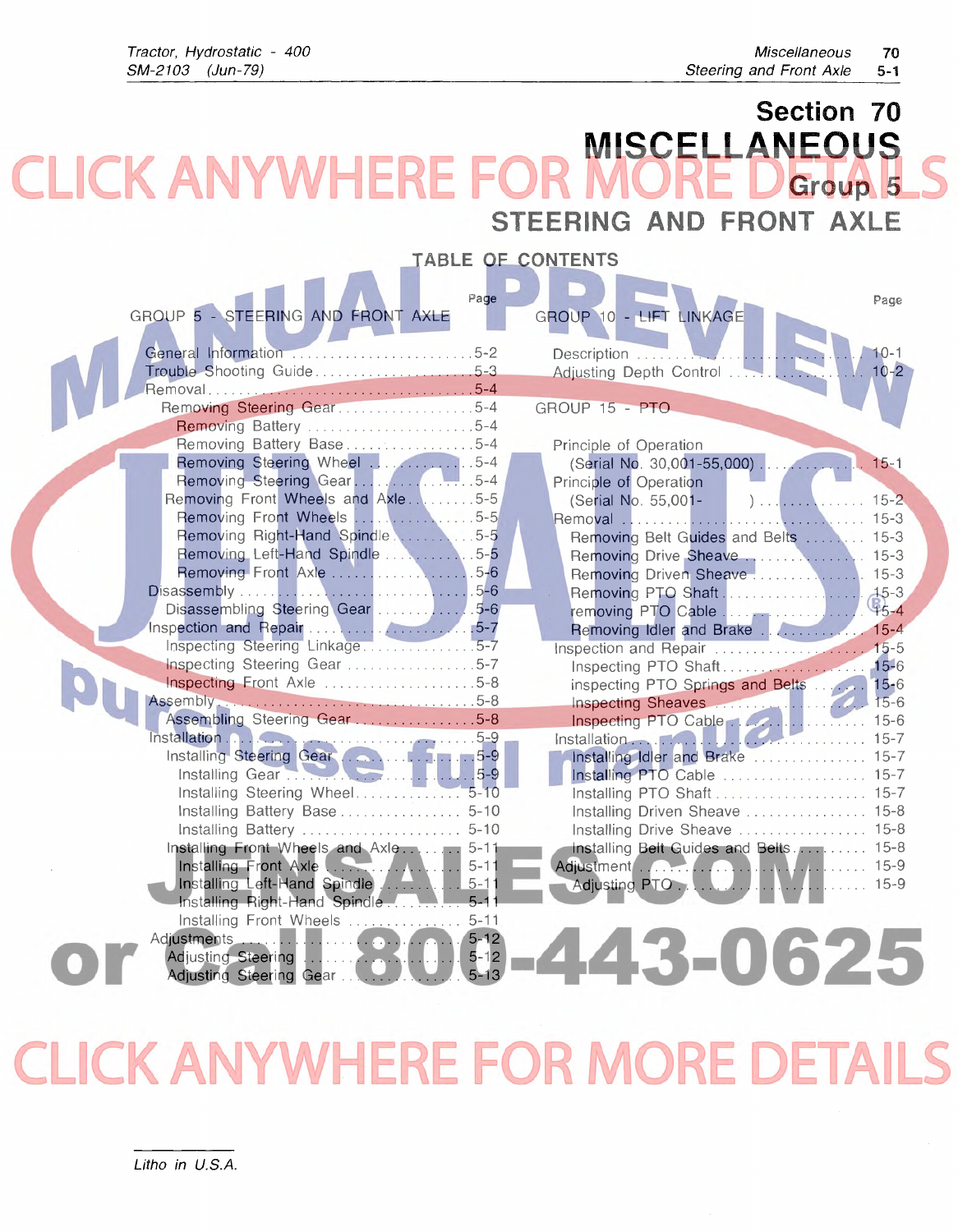## Section 80 SPECIAL SERVICE TOOLS Group 5

## KOHLER ENGINE ESSENTIAL SERVICE TOOLS

| TABLE OF CONTENTS                                                                                                                                                                                              |                                                |
|----------------------------------------------------------------------------------------------------------------------------------------------------------------------------------------------------------------|------------------------------------------------|
| Page<br>KOHLER ENGINE ESSENTIAL<br>Group 5<br><b>TRACTOR ESSENTIAL</b><br>Group 15 -<br>SERVICE TOOLS<br>$5 - 2$<br>SERVICE TOOLS<br><b>ENGINE CONVENIENCE</b><br>Group 20 - TRACTOR CONVENIENCE<br>Group 10 - | Page<br>$15 - 1$                               |
| <b>SERVICE TOOLS</b><br><b>SERVICE TOOLS</b><br>10-1                                                                                                                                                           | $20 -$<br>$\left( \widehat{\mathsf{R}}\right)$ |
| <b>1anual al</b><br><b>Irchase fr</b>                                                                                                                                                                          |                                                |
| JENSALES.COM<br>or Call 800-443-0625                                                                                                                                                                           |                                                |
| <b>CLICK ANYWHERE FOR MORE DETAILS</b>                                                                                                                                                                         |                                                |